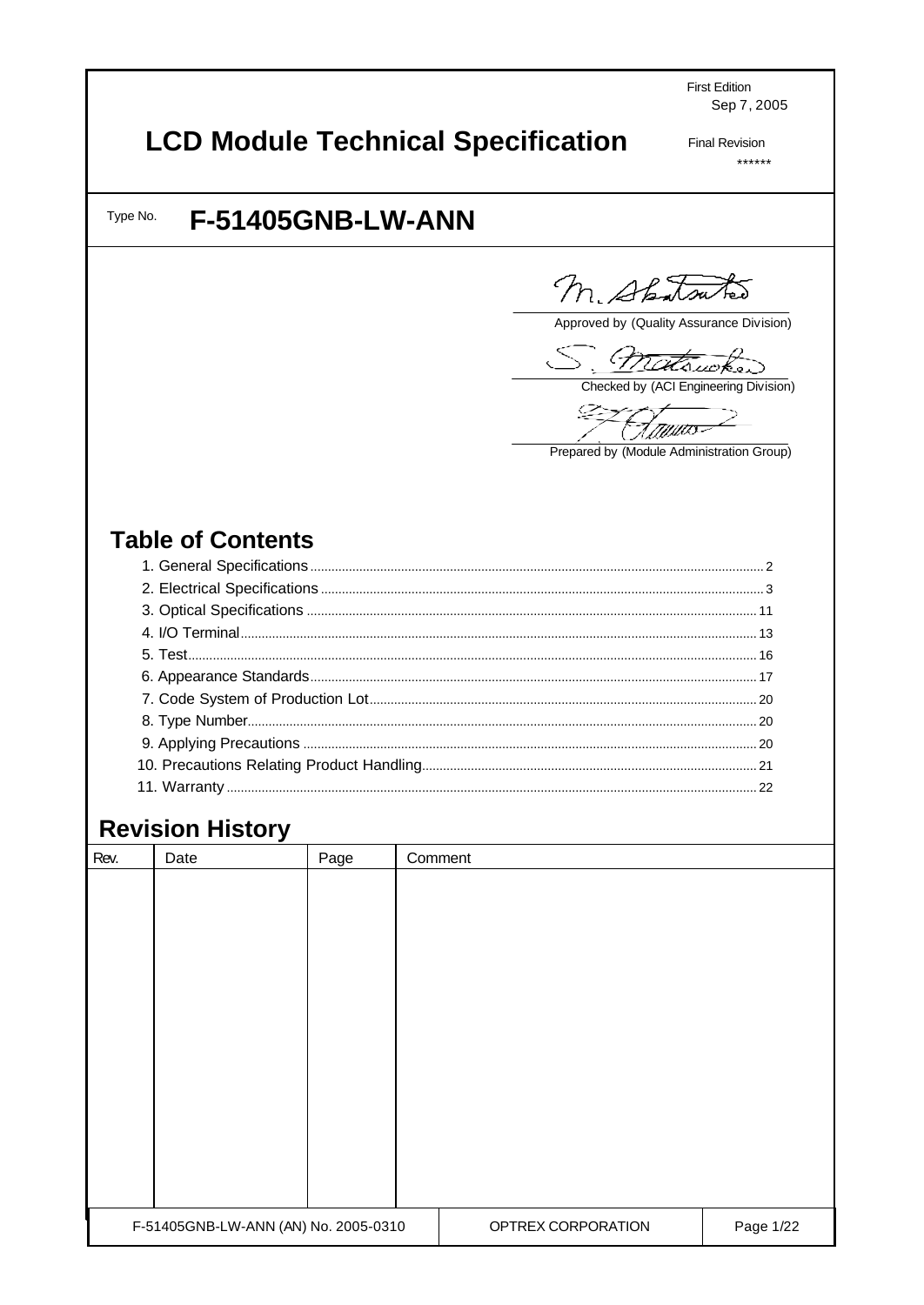## 1.General Specifications

| Operating Temp.           |    | min. $0^{\circ}$ C ~max. 50 $^{\circ}$ C                                                                                                                                                       |
|---------------------------|----|------------------------------------------------------------------------------------------------------------------------------------------------------------------------------------------------|
| Storage Temp.             | ÷. | min. - $20^{\circ}$ C ~max. 70 $^{\circ}$ C                                                                                                                                                    |
| Dot Pixels                | ÷. | 240 (W) $\times$ 64 (H) dots                                                                                                                                                                   |
| Dot Size                  | ÷. | $0.51$ (W) $\times$ 0.51 (H) mm                                                                                                                                                                |
| Dot Pitch                 | ÷  | $0.53$ (W) $\times$ 0.53 (H) mm                                                                                                                                                                |
| Viewing Area              | ÷. | 130.2 (W) $\times$ 36.7 (H) mm                                                                                                                                                                 |
| <b>Outline Dimensions</b> | ÷. | 149.5 (W) $\times$ 51.7* (H) $\times$ 9.8max.** (D) mm<br>*Without LED Cable and Flat Cable<br>**Without Hook                                                                                  |
| Weight                    |    | 95g max.                                                                                                                                                                                       |
| LCD Type                  | ÷. | NTD-21409<br>(STN / Blue-mode / Transmissive)                                                                                                                                                  |
| <b>Viewing Angle</b>      | ÷. | 6:00                                                                                                                                                                                           |
| Data Transfer             | ÷  | 8-bit parallel data transfer                                                                                                                                                                   |
| <b>Backlight</b>          | ÷. | LED Backlight / White                                                                                                                                                                          |
| Drawings                  | ÷  | Dimensional Outline UE-311744A                                                                                                                                                                 |
| RoHS regulation           | ÷. | To our best knowledge, this product satisfies material<br>requirement of RoHS regulation.<br>Our company is doing the best efforts to obtain<br>the equivalent certificate from our suppliers. |
|                           |    |                                                                                                                                                                                                |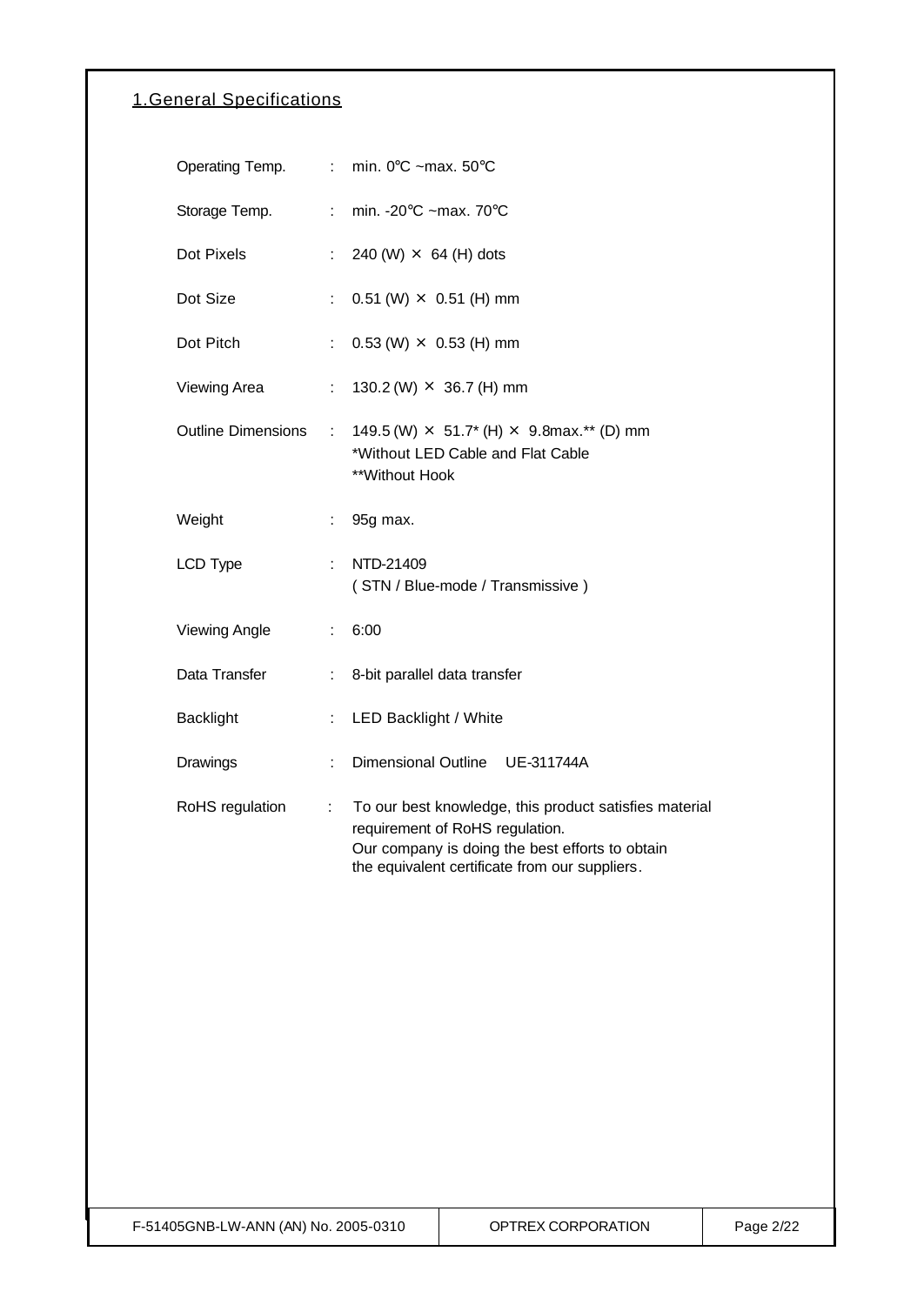# 2.Electrical Specifications

2.1.Absolute Maximum Ratings

|                       |                                                      |                |                |              | $Vss=0V$ |
|-----------------------|------------------------------------------------------|----------------|----------------|--------------|----------|
| Parameter             | Symbol                                               | Conditions     | Min.           | Max.         | Units    |
| <b>Supply Voltage</b> | V <sub>DD</sub> -V <sub>SS</sub>                     |                | $-0.3$         | 7.0          | V        |
| (Logic)               |                                                      |                |                |              |          |
| Supply Voltage        | Vss <sub>2</sub>                                     | With Double *1 | $-7.0$         | $+0.3$       | V        |
| (Booster Circuit)     |                                                      | With Triple *1 | $-6.0$         | $+0.3$       |          |
|                       |                                                      | With Quad *1   | $-4.5$         | $+0.3$       |          |
| Supply Voltage 1      | V <sub>5</sub> , VOUT                                | $*_{1}$        | $-18.0$        | $+0.3$       | $\vee$   |
| (LCD Drive)           |                                                      |                |                |              |          |
| Supply Voltage 2      | V <sub>1</sub> , V <sub>2</sub> , V <sub>3</sub> , V | $*_{1}$        | V <sub>5</sub> | $+0.3$       | $\vee$   |
| (LCD Drive)           | $\overline{4}$                                       |                |                |              |          |
| Input Voltage         | <b>V<sub>IN</sub></b>                                |                | $-0.3$         | $V_{DD}+0.3$ | V        |
|                       |                                                      |                |                |              |          |
| Output Voltage        | VOUT                                                 |                | $-0.3$         | $V_{DD}+0.3$ | V        |
|                       |                                                      |                |                |              |          |

\*1 Relative to V<sub>DD</sub>.

2.2.DC Characteristics

| Parameter<br><b>Supply Voltage</b><br>(Logic)<br><b>Supply Voltage</b><br>(LCD Drive)<br>Supply Voltage<br>(Booster Circuit)<br><b>Booster Output</b><br>Voltage | Symbol                           |                                       |                              |                          |                  | Ta=25°C, Vss=0V |
|------------------------------------------------------------------------------------------------------------------------------------------------------------------|----------------------------------|---------------------------------------|------------------------------|--------------------------|------------------|-----------------|
|                                                                                                                                                                  |                                  | Conditions                            | Min.                         | Typ.                     | Max.             | <b>Units</b>    |
|                                                                                                                                                                  | V <sub>DD</sub> -V <sub>ss</sub> |                                       | 4.5                          |                          | 5.5              | $\vee$          |
|                                                                                                                                                                  |                                  |                                       |                              |                          |                  |                 |
|                                                                                                                                                                  | V <sub>5</sub>                   | $*1$                                  | $-16.0$                      | $\overline{a}$           | $-4.5$           | $\vee$          |
|                                                                                                                                                                  | V <sub>1</sub> , V <sub>2</sub>  | $*1$                                  | $0.4 \times V_5$             | $\overline{a}$           | V <sub>DD</sub>  | $\vee$          |
|                                                                                                                                                                  | V 3, V 4                         | $*1$                                  | V <sub>5</sub>               |                          | $0.6 \times V_5$ | $\vee$          |
|                                                                                                                                                                  | Vss <sub>2</sub>                 | With Triple *1                        | $-6.0$                       | $\overline{\phantom{a}}$ | $-1.8$           | $\vee$          |
|                                                                                                                                                                  |                                  | With Quad<br>$*_{1}$                  | $-4.5$                       |                          | $-1.8$           |                 |
|                                                                                                                                                                  | VOUT                             | $*1$                                  | $-18.0$                      | $\frac{1}{2}$            | $\blacksquare$   | $\vee$          |
|                                                                                                                                                                  |                                  |                                       |                              |                          |                  |                 |
| Voltage Regulator                                                                                                                                                | VOUT                             | $*1$                                  | $-18.0$                      | $\overline{\phantom{a}}$ | $-6.0$           | $\vee$          |
| <b>Operating Voltage</b>                                                                                                                                         |                                  |                                       |                              |                          |                  |                 |
| Voltage Follower                                                                                                                                                 | V <sub>5</sub>                   | $*1$                                  | $-16.0$                      | $\overline{\phantom{0}}$ | $-4.5$           | $\vee$          |
| <b>Operating Voltage</b>                                                                                                                                         |                                  |                                       |                              |                          |                  |                 |
| <b>Base Voltage</b>                                                                                                                                              | VREG0                            | $-0.05\%$ /°C<br>$*1$                 | $-2.04$                      | $-2.10$                  | $-2.16$          | $\vee$          |
|                                                                                                                                                                  | VREG1                            | $-0.20\%$ /°C<br>$^*1$                | $-4.65$                      | $-4.90$                  | $-5.15$          | V               |
| "High" Level                                                                                                                                                     | <b>V<sub>IH</sub></b>            |                                       | $0.8 \times V$ DD            |                          | V <sub>DD</sub>  | $\vee$          |
| Input Voltage                                                                                                                                                    |                                  |                                       |                              |                          |                  |                 |
| "Low" Level                                                                                                                                                      | <b>VIL</b>                       | $\overline{\phantom{a}}$              | <b>Vss</b>                   | $\blacksquare$           | $0.2 \times VDD$ | $\vee$          |
| Input Voltage                                                                                                                                                    |                                  |                                       |                              |                          |                  |                 |
| "High" Level                                                                                                                                                     | VOH                              | $I$ <sub>OH</sub> $=$ -0.5mA          | $0.8 \times V$ <sub>DD</sub> | $\overline{a}$           | V <sub>DD</sub>  | $\vee$          |
| Output Voltage                                                                                                                                                   |                                  |                                       |                              |                          |                  |                 |
| "Low" Level                                                                                                                                                      | VOL                              | $IoL = 0.5mA$                         | <b>Vss</b>                   | $\blacksquare$           | $0.2 \times VDD$ | $\vee$          |
| Output Voltage                                                                                                                                                   |                                  |                                       |                              |                          |                  |                 |
|                                                                                                                                                                  | lpp                              | V <sub>DD</sub> -V <sub>ss=5.0V</sub> | $\overline{a}$               | 2.6                      | 3.9              | mA              |
| <b>Supply Current</b>                                                                                                                                            |                                  |                                       |                              |                          |                  |                 |
| V <sub>DD</sub> -V <sub>ss=12.4V</sub><br>$\mathsf{I}^2$                                                                                                         |                                  | $\overline{a}$                        | 0.2                          | 0.3                      | mA               |                 |
|                                                                                                                                                                  |                                  |                                       |                              |                          |                  |                 |
| *1 Relative to VDD.                                                                                                                                              |                                  |                                       |                              |                          |                  |                 |
| F-51405GNB-LW-ANN (AN) No. 2005-0310                                                                                                                             |                                  |                                       |                              |                          |                  |                 |

 $T_2$   $250^\circ$ ,  $V_{25}$ ,  $0.1^\circ$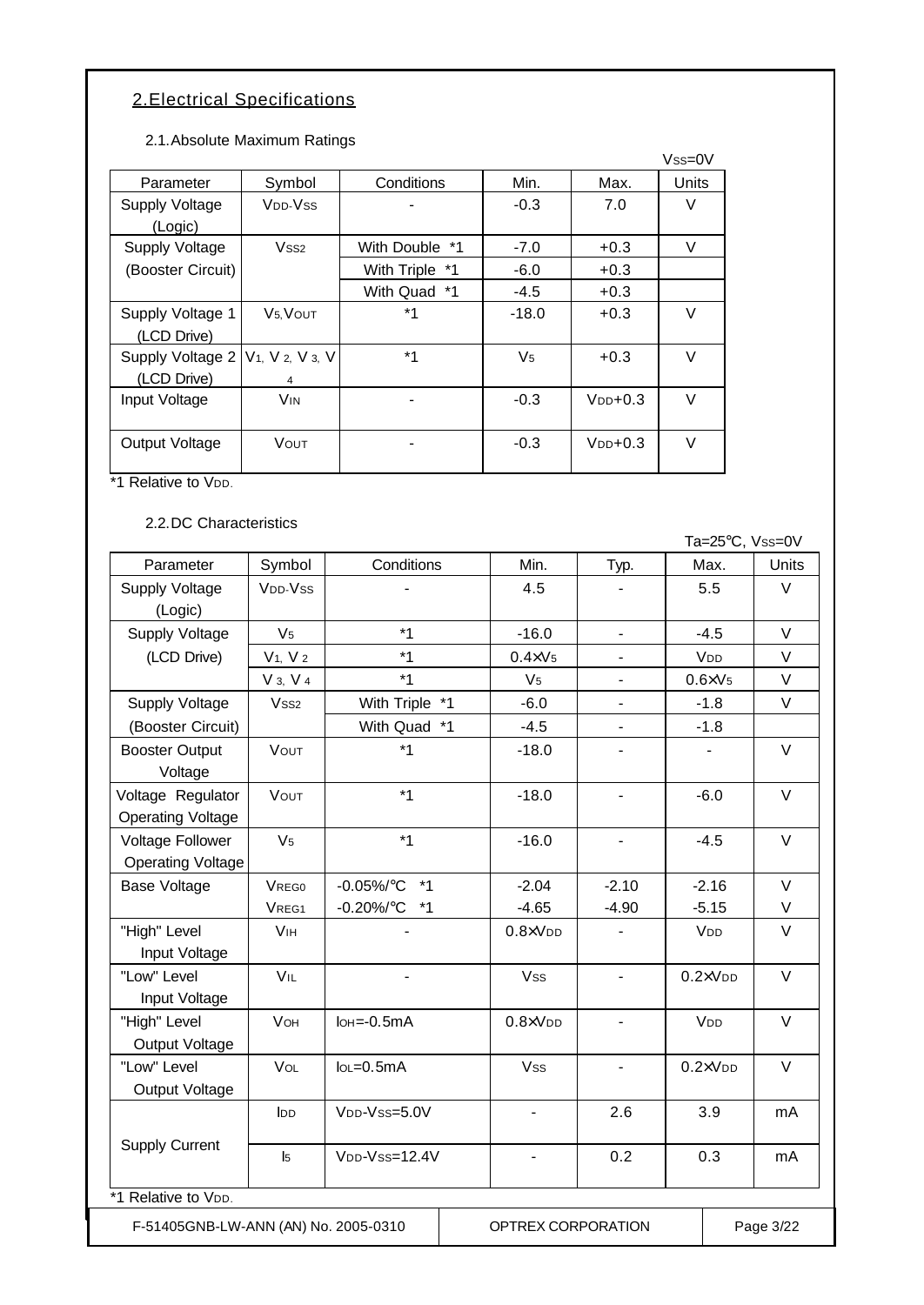#### 2.3.AC Characteristics

#### 2.3.1.Read/Write Operation Sequence (80 series CPU)

|                                |              |                                       |      |      | $V_{DD} = 5.0 V \pm 10\%$ |
|--------------------------------|--------------|---------------------------------------|------|------|---------------------------|
| Parameter                      |              | Symbol                                | Min. | Max. | <b>Units</b>              |
| <b>Address Setup Time</b>      |              | $t_{\rm AW8}$                         | 0    | ۰    | ns                        |
| <b>Address Hold Time</b>       |              | $t_{AHB}$                             | 0    |      | ns                        |
| System Cycle Time              |              | $t_{\rm CYC8}$                        | 166  |      | ns                        |
| <b>Control Low Pulse Width</b> | <b>WRITE</b> | $t_{\scriptscriptstyle{\text{CCLW}}}$ | 30   |      | ns                        |
|                                | READ         | $t_{\scriptstyle{\text{CCLR}}}$       | 70   |      | ns                        |
| Control High Pulse Width       | <b>WRITE</b> | t <sub>cchw</sub>                     | 30   |      | ns                        |
|                                | <b>READ</b>  | $t_{CCHR}$                            | 30   |      | ns                        |
| Data Setup Time                |              | $t_{DS8}$                             | 30   | -    | ns                        |
| Data Hold Time                 |              | $t_{DHB}$                             | 10   |      | ns                        |
| RD Access Time                 |              | $t_{\rm ACC8}$                        |      | 70   | ns                        |
| <b>Output Disable Time</b>     |              | $t_{OHB}$                             | 5    | 50   | ns                        |

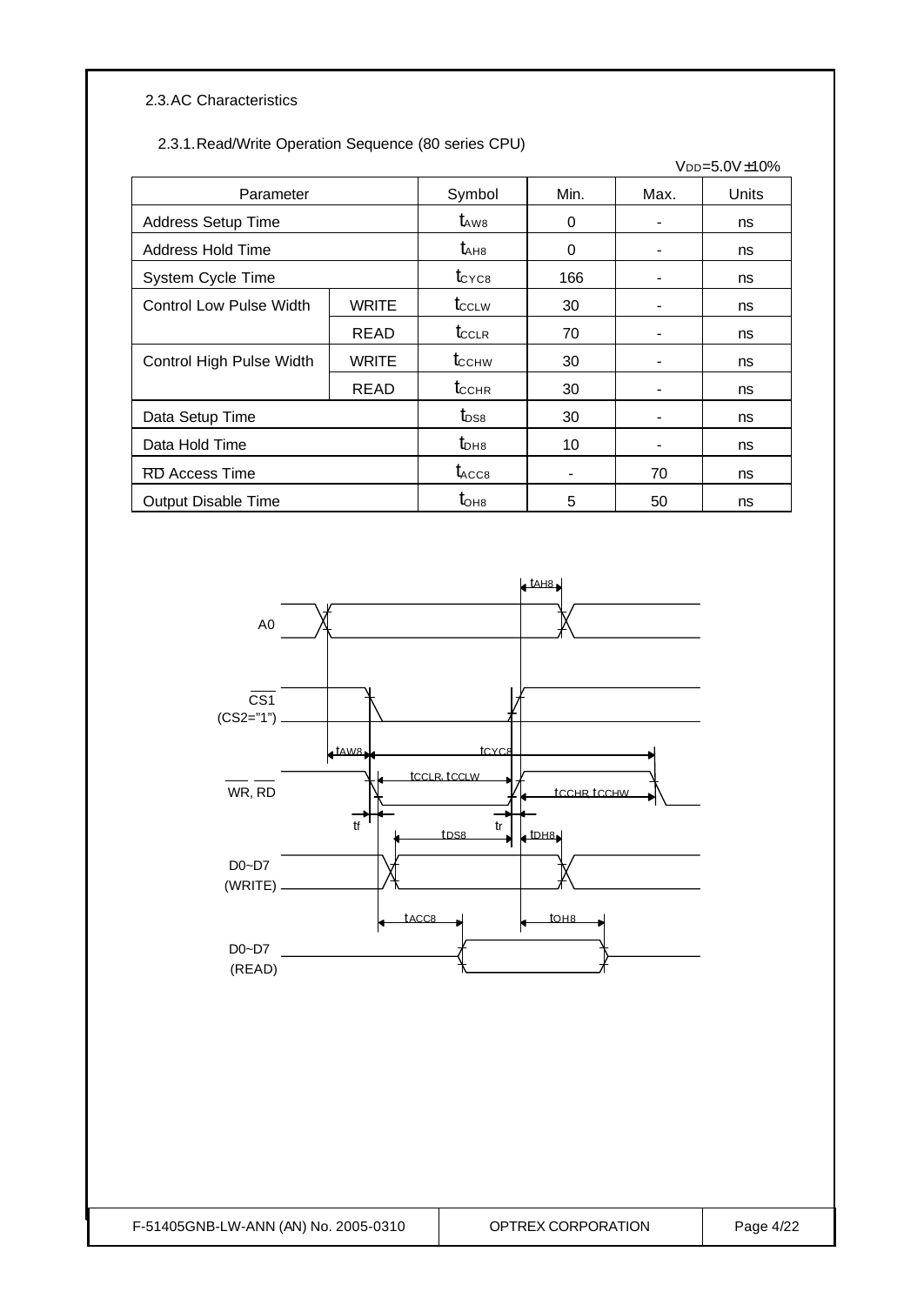| 2.3.2. Read/Write Operation Sequence (68 series CPU) |  |  |  |
|------------------------------------------------------|--|--|--|
|                                                      |  |  |  |

| VDD=5.0V±10%              |              |                                  |          |      |       |
|---------------------------|--------------|----------------------------------|----------|------|-------|
| Parameter                 |              | Symbol                           | Min.     | Max. | Units |
| <b>Address Setup Time</b> |              | $t_{AHB}$                        | 0        |      | ns    |
| Address Hold Time         |              | $t_{\rm AW6}$                    | $\Omega$ |      | ns    |
| System Cycle Time         |              | $t_{\text{CYC6}}$                | 166      |      | ns    |
| Data Setup Time           |              | $t_{DS6}$                        | 30       |      | ns    |
| Data Hold Time            |              | $t_{\text{DH6}}$                 | 10       |      | ns    |
| Access Time (CL=100pF)    |              | $t_{\text{ACCG}}$                |          | 70   | ns    |
| Output Disable Time       |              | $t_{OHB}$                        | 10       | 50   | ns    |
| Enable High Pulse Width   | <b>READ</b>  | $t_{\text{EWHR}}$                | 70       |      | ns    |
|                           | <b>WRITE</b> | $t_{\scriptscriptstyle\rm EWHW}$ | 30       |      | ns    |
| Enable Low Pulse Width    | <b>READ</b>  | $t_{\text{EWLR}}$                | 30       |      | ns    |
|                           | <b>WRITE</b> | <b>TEWLW</b>                     | 30       |      | ns    |

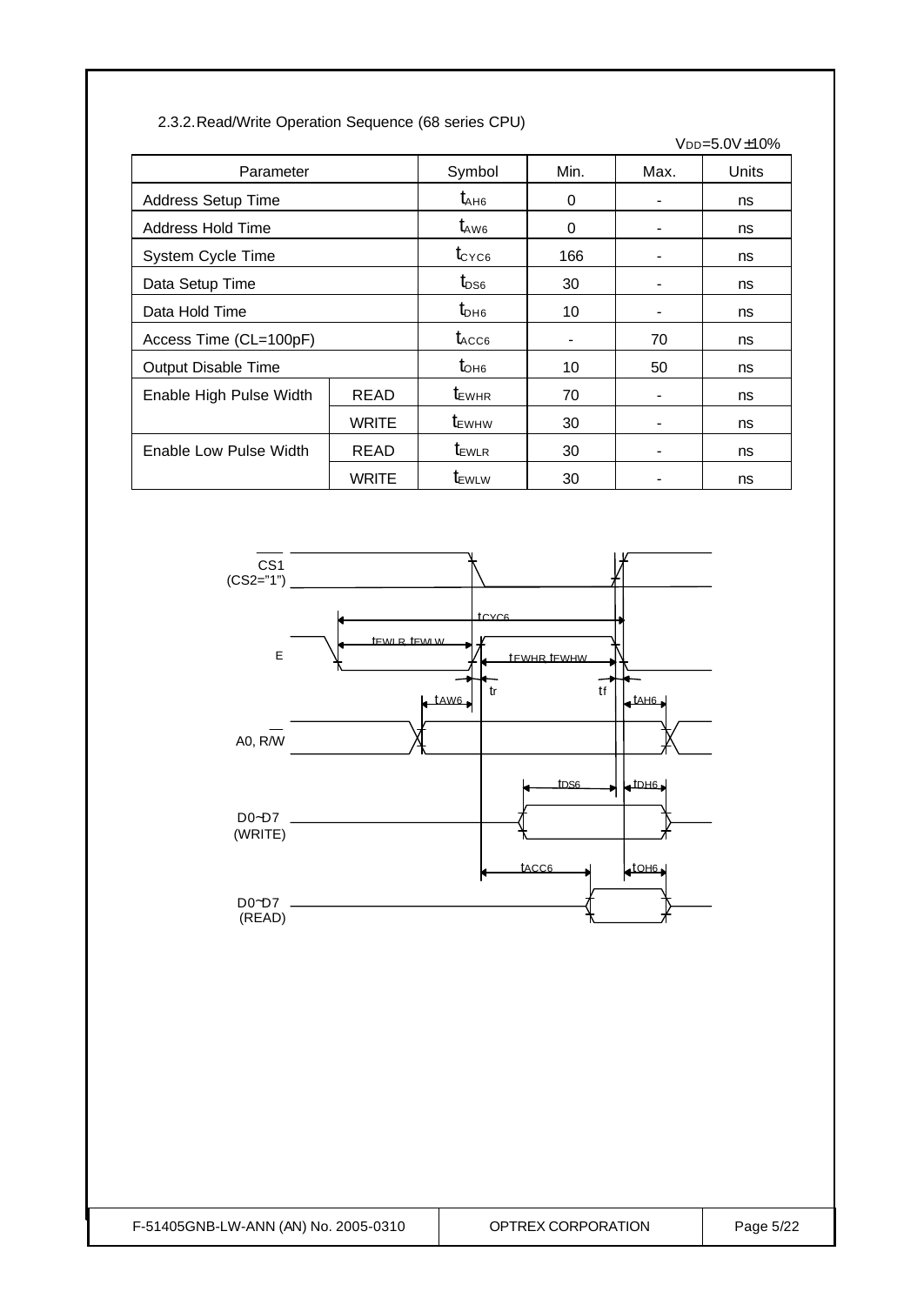#### 2.3.3.Display Control Timing Characteristics

| <b>Reset Input Timing</b><br>$V_{DD=5.0\pm10\%}$ |                 |      |                          |      |       |  |  |
|--------------------------------------------------|-----------------|------|--------------------------|------|-------|--|--|
| Parameter                                        | Symbol          | Min. | ™ур.                     | Max. | Units |  |  |
| Reset time                                       | lR              | ۰    | $\overline{\phantom{0}}$ | 0.5  |       |  |  |
| Reset "L" Pulse Width                            | $\mathbf{I}$ RW | 0.5  | $\overline{\phantom{a}}$ |      | μs    |  |  |

| <b>Output Timing</b><br>$V_{DD=5.0\pm10\%}$ |              |                          |                      |      |       |  |
|---------------------------------------------|--------------|--------------------------|----------------------|------|-------|--|
| Parameter                                   | Svmbol       | Min.                     | $\tau_{\text{VD}}$ . | Max. | Jnits |  |
| FR Delay Time                               | <b>I</b> DFR | $\overline{\phantom{0}}$ | 10                   | 40   | ns    |  |

Note 1 :Valid only when the master mode is selected.

Note 2:All timing is based on 20% and 80% of Vss.

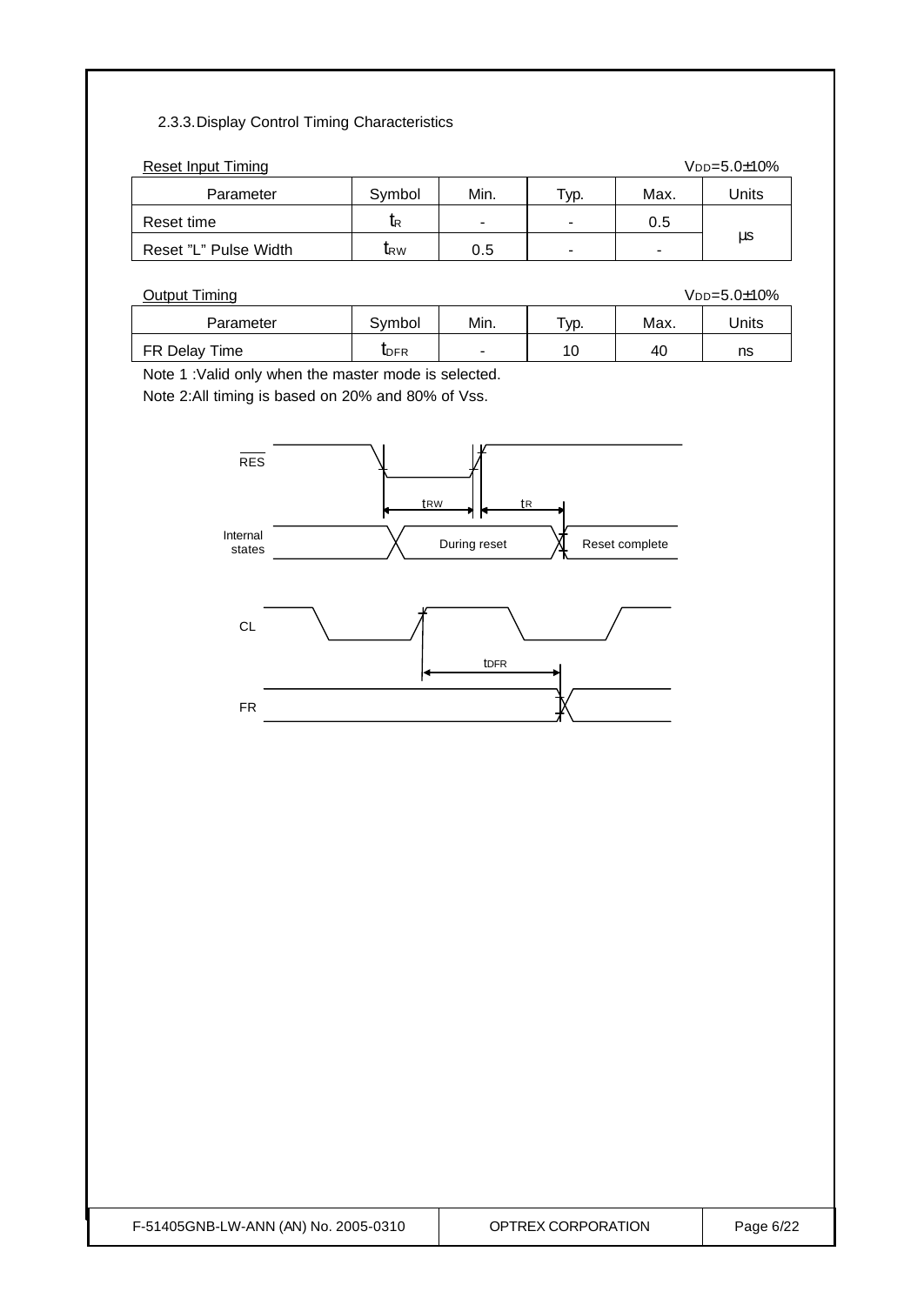#### Instruction Setup: Reference (reference)

(1) Initialization

Note: With this IC, when the power is applied, LCD driving non-selective potentials V2 and V3 (SEG pin) and V1 and V4 (COM pin) are output through the LCD driving output pins SEG and COM. When electric charge is remaining in the smoothing capacitor connecting between the LCD driving voltage output pins  $(V_1 \sim V_2)$  and the VDD pin, the picture on the display may become totally dark instantaneously when the power is turned on. To avoid occurrence of such a failure, we recommend the following flow when turning on the power.

1 When the built-in power is being used immediately after turning on the power:

Turn ON the VDD-Vss power keeping the<br>RES pin = LOW. When the power is stabilized Release the reset state. (RES pin = HIGH) Initialized state (Default) \*1 (In case of S1D15605D11B\*, Function setup by command input (User setup) S1D15606D11B\*, S1D15607D11B\*, (11) LCD bias setting \*2<br>(8) ADC selection \*3 S1D15608D11B\* and S1D15609D11B\* Arrange to execute all the procedures  $(15)$  Common output state selection \*4 from releasing the reset state through setting the power control within 5ms. (In case of other models) execute the Function setup by command input (User setup) procedures from turning on the power (17) Setting the built-in resistance radio to setting the power control in 5ms. for regulation of the Vs voltage \*5 (18) Electronic volume control \*6 Function setup by command input (User setup) (16) Power control setting \*7 This concludes the initialization 12 When the built-in power is not being used immediately after turning on the power: Turn ON the Voo-Vss power keeping the  $RES$  pin = LOW. When the power is stabilized (In case of S1D15605D11B\* Release the reset state. (RES pin = HIGH) S1D15606D11B\*, S1D15607D11B\*  $S1D15608D11B*$  and S1D15609D11B\* Arrange to start the power saver within Initialized state (Default) \*1 5ms after releasing the reset state. (In case of other models) execute the procedures from turning on the power Power saver START (multiple commands) \*8 to setting the power control in 5ms. Function setup by command input (User setup) (11) LCD bias setting \*2<br>(8) ADC selection \*3 (15) Common output state selection \*4 Function setup by command input (User setup) (17) Setting the built-in resistance radio<br>for regulation of the Vs voltage \*5 (18) Electronic volume control \*6 Power saver OFF \*8 Arrange to start power control setting within 5ms after turning Function setup by command input (User setup)<br>(16) Power control setting \*7 OFF the power saver. This concludes the initialization F-51405GNB-LW-ANN (AN) No. 2005-0310 OPTREX CORPORATION Page 7/22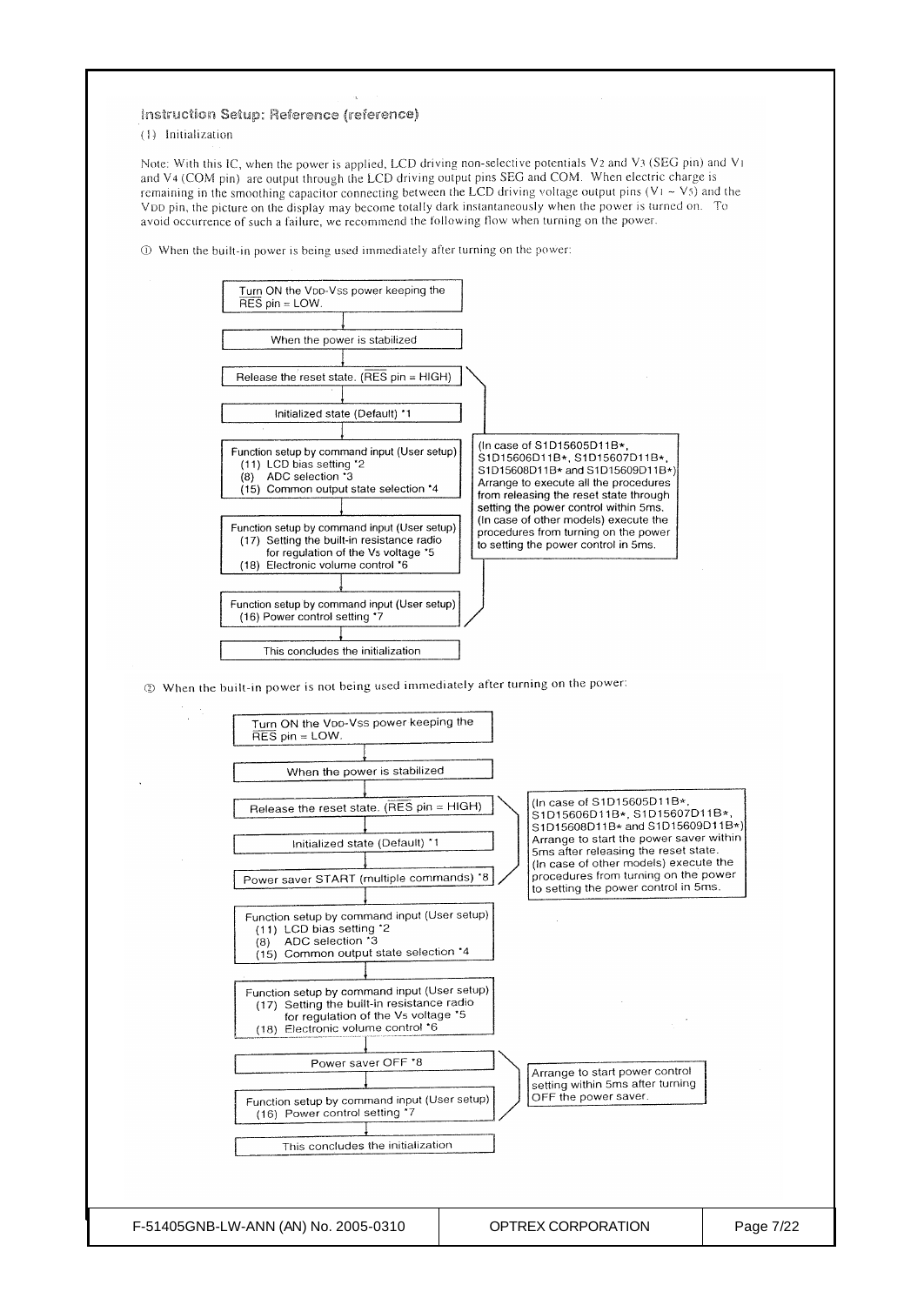\* The target time of 5ms will result to vary depending on the panel characteristics and the capacitance of the smoothing capacitor. Therefore, we suggest you to conduct an operation check using the actual equipment.

Notes: Refer to respective sections or paragraphs listed below.

- \*1: 6. Description of functions; "Resetting circuit" (The contents of DDRAM can be variable even in the initial setting (Default) at the reset state.)
- \*2: 7. Command description; "(11) LCD bias setting"
- \*3: 7. Command description; "(8) ADC selection"
- \*4: 7. Command description; "(15) Common output state selection"
- \*5: 6. Description of functions; "Power circuit" & "(17) Command description; Setting the built-in resistance radio for regulation of the Vs voltage'
- 

\*9: Command Description; Display start line set

\*10: Command Description; Page address set \*11: Command Description; Column address set \*12: Command Description; Display data write

\*13: Command Description; Display ON/OFF Avoid displaying all the data at the data display start (when the display is ON) in

white

- <sup>2</sup>6: 6. Description of functions; "Power circuit" & "(18) Command description; Electronic volume control"<br><sup>26</sup>: 6. Description of functions; "Power circuit" & "(18) Command description; Power control setting" 7. The power saver ON state can either be in sleep state or stand-by state.
- Command description; "Power saver START (multiple commands)"





- After turning off the internal power supply, make sure that the potential  $V_5 \sim V_1$  has become below the threshold voltage of the LCD panel, and then turn off this IC's power supply (VDD - Vss). 6. Description of Function, 6.7 Power Circuit
- \*15: After inputting the power save command, be sure to reset the function using the RES terminal until the power supply VDD - VSS is turned off. 7. Command Description (20) Power Save
- After inputting the power save command, do not reset the function using the RES terminal until the  $*16.$ power supply VDD - Vss is turned off. 7. Command Description (20) Power Save

F-51405GNB-LW-ANN (AN) No. 2005-0310 OPTREX CORPORATION Page 8/22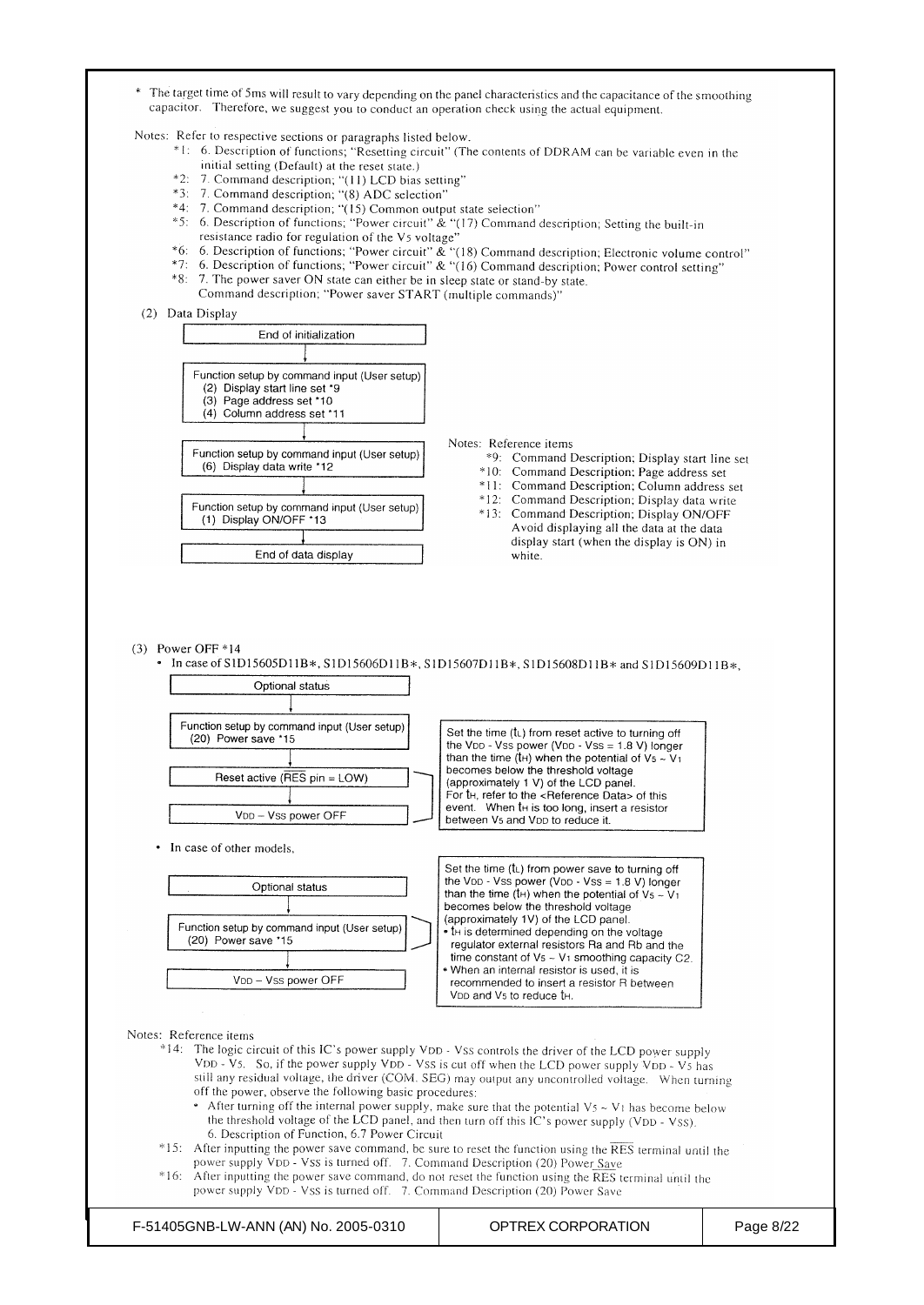(4) Refresh

 $\frac{1}{2}$ 

It is recommended that the operating modes and display contents be refreshed periodically to prevent the effect of unexpected noise.



 $\sim$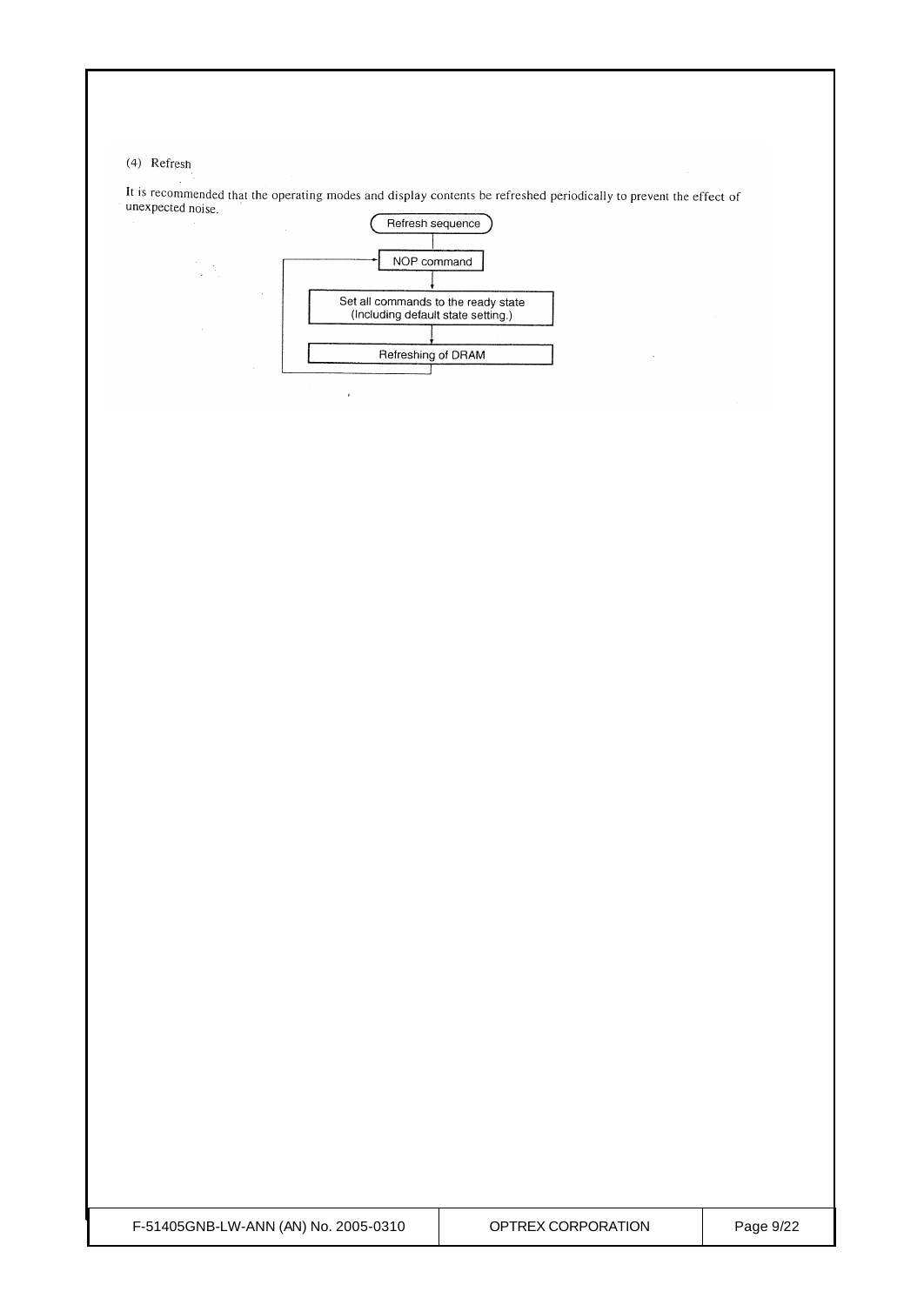### 2.4.Lighting Specifications

#### 2.4.1.Absolute Maximum Ratings

|                              |        |            |                |      |      | Ta=25°C |
|------------------------------|--------|------------|----------------|------|------|---------|
| Parameter                    | Symbol | Conditions | Min.           | Тур. | Max. | Jnits   |
| Foward Voltage               | Vғ     | Note 1     | $\blacksquare$ |      | 5.5  |         |
| <b>LED Power Dissipation</b> | PD     | -          | $\blacksquare$ | ۰    | 1100 | mW      |

Note 1 : VF is defined as the voltage between ANODE and CATHODE as shown below.



## 2.4.2.Operating Characteristics

|                          |        |              |                          |      |      | ⊺a=z5°∪         |
|--------------------------|--------|--------------|--------------------------|------|------|-----------------|
| Parameter                | Symbol | Conditions   | Min.                     | Typ. | Max. | Jnits           |
| <b>Foward Current</b>    | IF     | $VF = 5.0 V$ | $\overline{\phantom{a}}$ | 120  | 200  | mA              |
| Luminance of             |        | $VF = 5.0 V$ | 400                      | ۰    | -    | $\text{cd/m}^2$ |
| <b>Backlight Surface</b> |        |              |                          |      |      |                 |

| F-51405GNB-LW-ANN (AN) No. 2005-0310 |  |  |
|--------------------------------------|--|--|
|                                      |  |  |

 $250$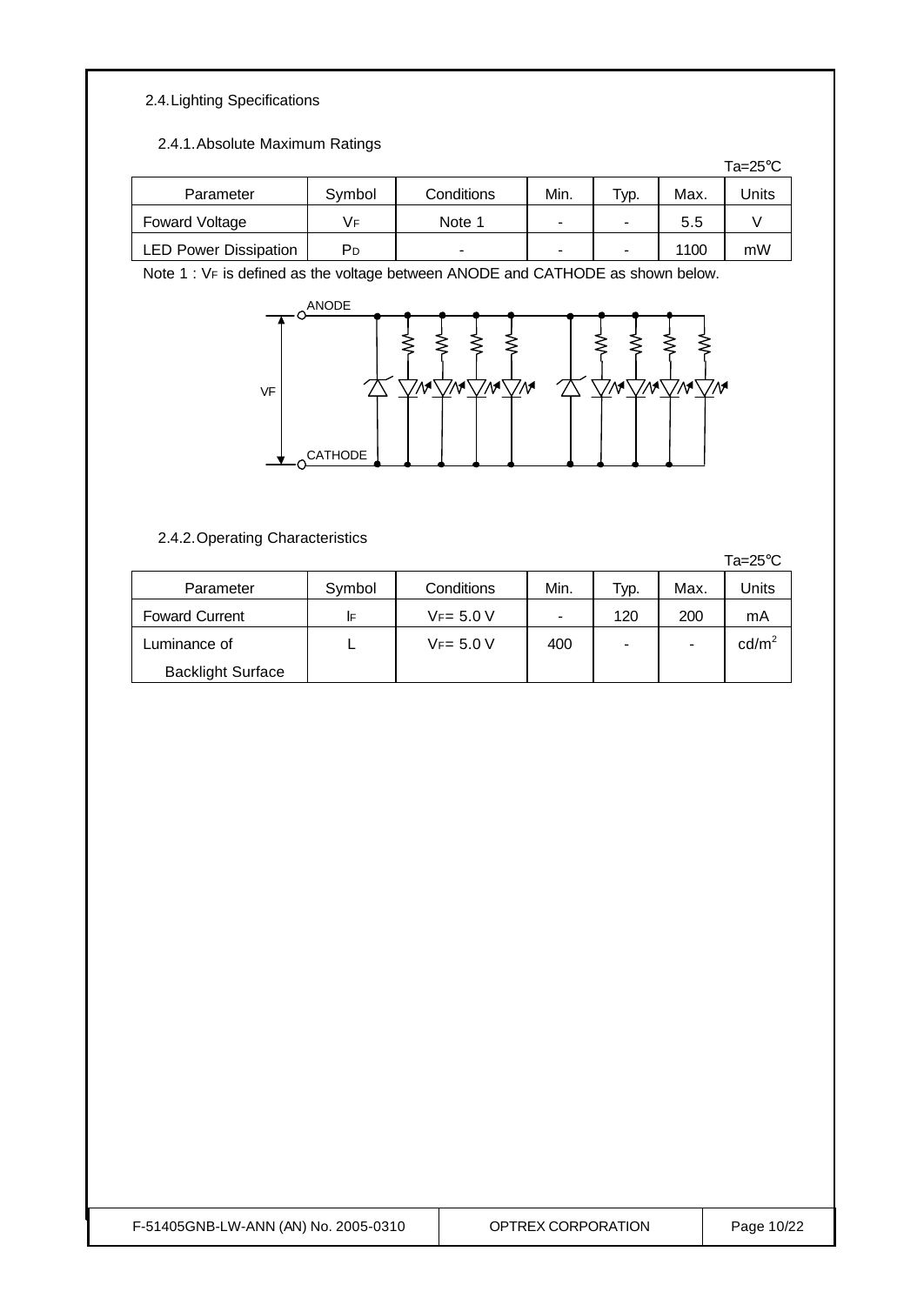## 3.Optical Specifications

3.1.LCD Driving Voltage

| Parameter                  | Symbol              | Conditions         | Min.                     | Typ.                     | Max. | Units |
|----------------------------|---------------------|--------------------|--------------------------|--------------------------|------|-------|
| Recommended                |                     | $Ta = 0^{\circ}C$  | $\overline{\phantom{a}}$ | $\overline{\phantom{a}}$ | 13.8 |       |
| <b>LCD Driving Voltage</b> | V <sub>DD</sub> -V5 | $Ta = 25^{\circ}C$ | 11.5                     | 12.4                     | 13.3 |       |
| Note 1                     |                     | Ta=50 $^{\circ}$ C | 10.8                     | $\overline{\phantom{0}}$ | -    |       |

Note 1 : Voltage (Applied actual waveform to LCD Module) for the best contrast. The range of minimum and maximum shows tolerance of the operating voltage. The specified contrast ratio and response time are not guaranteed over the entire range.

3.2.Optical Characteristics

Ta=25°C, 1/65 Duty, 1/9 Bias, Vop=12.4V (Note 4),  $\theta = 0^\circ$ ,  $\phi = 270^\circ$ 

| Parameter                       |              | Symbol | Conditions                                   | Min.         | Typ. | Max. | Units |
|---------------------------------|--------------|--------|----------------------------------------------|--------------|------|------|-------|
| <b>Contrast Ratio</b><br>Note 1 |              | СR     | $\theta = 0^{\circ}C$ , $\phi = 270^{\circ}$ |              | 5.5  |      |       |
| Viewing Angle                   |              |        |                                              | Shown in 3.3 |      |      |       |
| Response                        | Rise Note 2  | Том    | $\overline{\phantom{0}}$                     |              | 100  | 200  | ms    |
| Time                            | Decay Note 3 | Тоғғ   | ۰                                            |              | 130  | 200  | ms    |

Note 1 : Contrast ratio is definded as follows.  $(CR = \text{Low / LOFF})$ 

Lon: Luminance of the ON segments

LOFF: Luminance of the OFF segments

Measuring Spot : 3.0mmφ

Note 2 :The time that the luminance level reaches 90% of the saturation level from 0% when ON signal is applied.

Note 3 :The time that the luminance level reaches 10% of the saturation level from 100% when OFF signal is applied.

Note 4 : Definition of Driving Voltage Vop

Assuming that the typical driving waveforms shown below are applied to the LCD Panel at 1/A Duty - 1/B Bias (A: Duty Number, B: Bias Number). Driving voltage Vop is definded as the voltage Vo-P when the contrast ratio (CR=Lon / LoFF) is at its maximum.

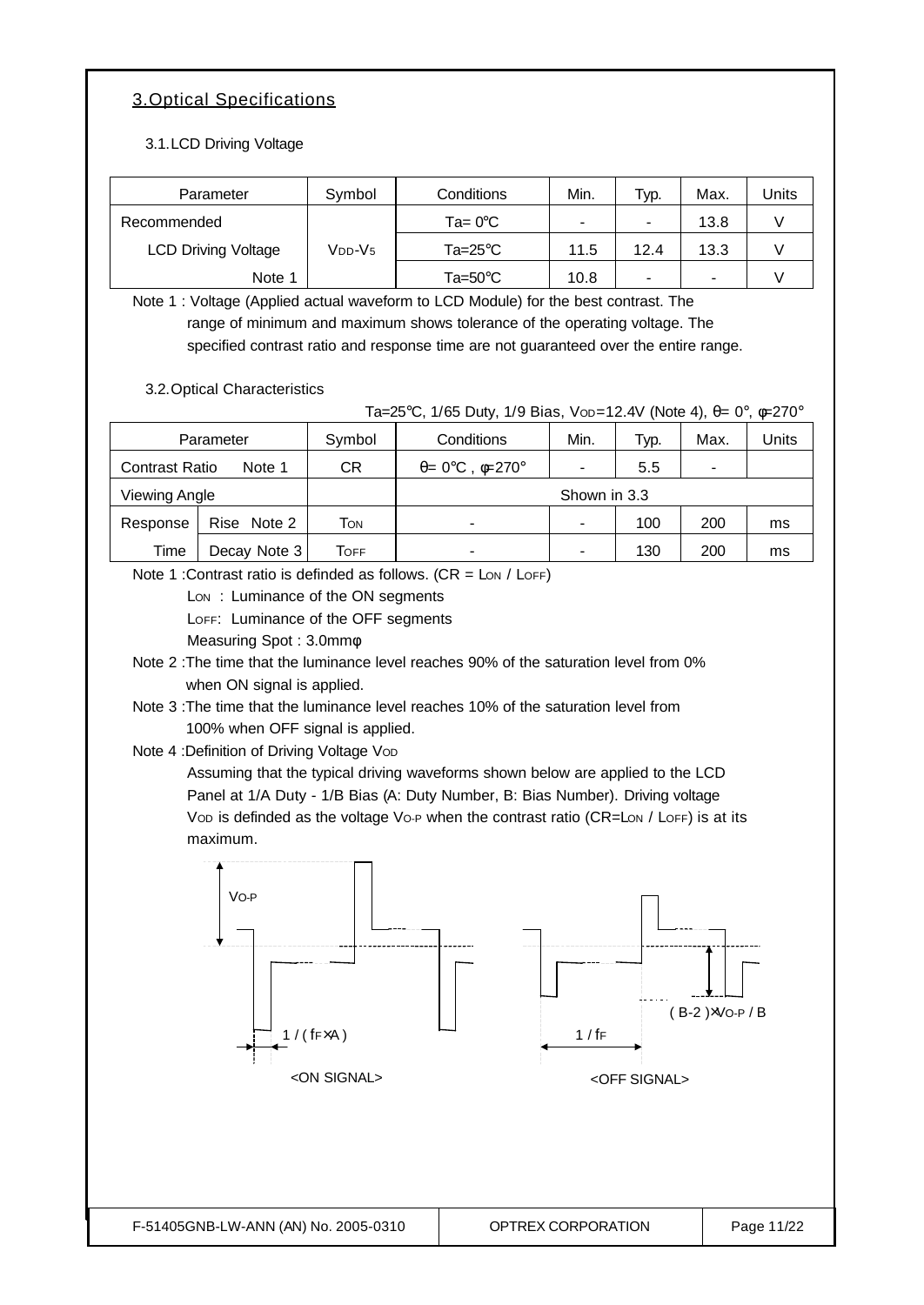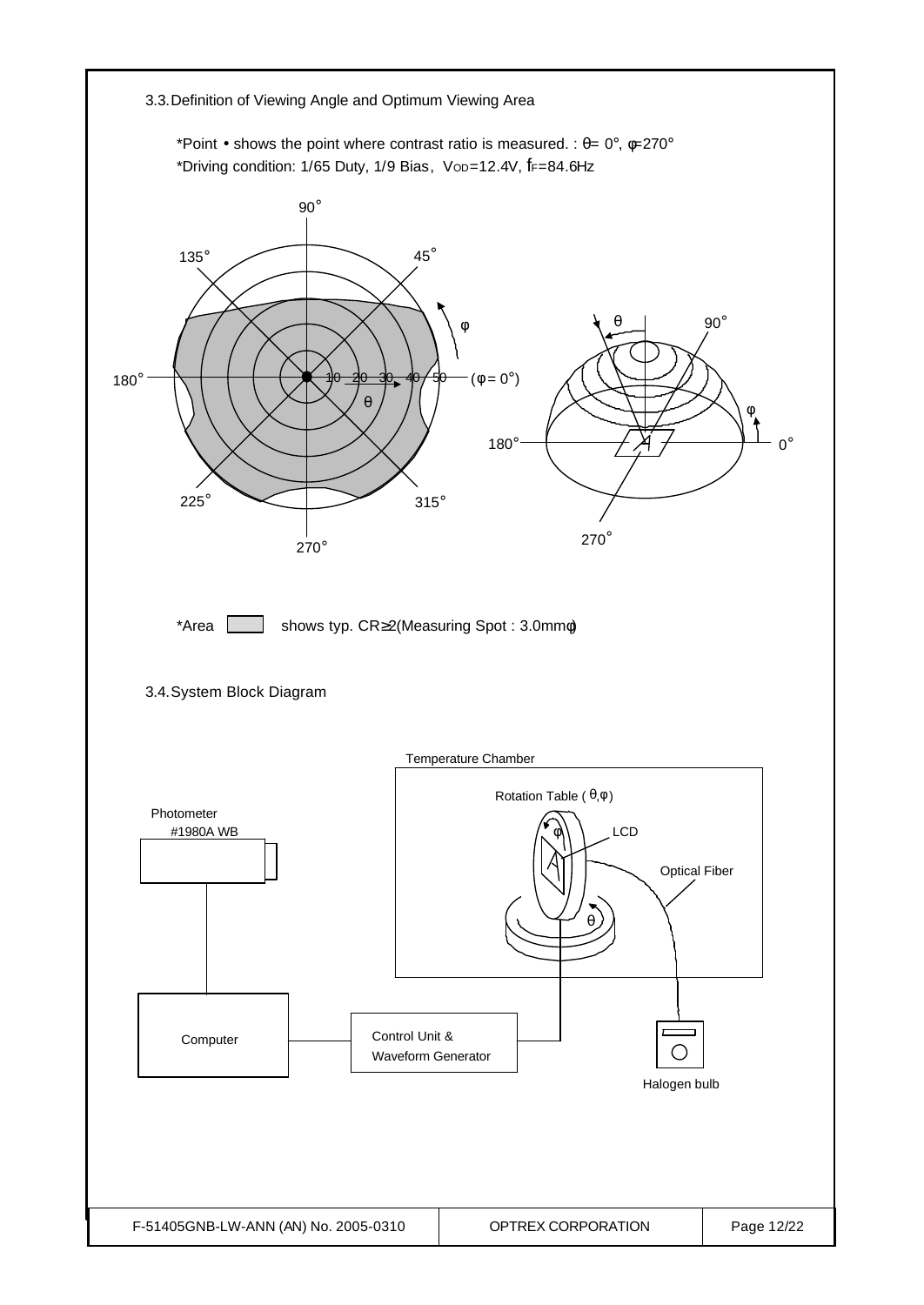# 4.I/O Terminal

4.1.Pin Assignment

CN<sub>1</sub> C<sub>N<sub>2</sub></sub>

| No.            | Symbol                               | Function                             |                                                                           |            |  |  |
|----------------|--------------------------------------|--------------------------------------|---------------------------------------------------------------------------|------------|--|--|
| 1              | <b>NC</b>                            | Non-connection                       |                                                                           |            |  |  |
| $\overline{2}$ | <b>FR</b>                            | Input/Output for LCD AC Drive        |                                                                           |            |  |  |
| 3              | <b>CL</b>                            |                                      | Input for Display Clock                                                   |            |  |  |
| 4              | <b>DOF</b>                           | <b>LCD Blanking Control Terminal</b> |                                                                           |            |  |  |
| 5              | CS <sub>1</sub>                      | Chip Select Signal L: Active         |                                                                           |            |  |  |
| 6              | CS <sub>2</sub>                      | Chip Select Signal H: Active         |                                                                           |            |  |  |
| 7              | <b>RES</b>                           | Reset Signal L: Reset                |                                                                           |            |  |  |
| 8              | A0                                   |                                      | H : D0~D7 are Display Data L : D0~D7 are Instructions                     |            |  |  |
| 9              | <b>WR</b>                            |                                      | 80 family CPU : Write Signal L : Active                                   |            |  |  |
|                | (R/W)                                |                                      | 68 family CPU : Read/Write Select Signal H : Read                         |            |  |  |
| 10             | <b>RD</b>                            |                                      | 80 family CPU : Read Signal L : Active                                    |            |  |  |
|                | (E)                                  |                                      | 68 family CPU : Enable Signal H : Active                                  |            |  |  |
| 11             | D <sub>0</sub>                       | Display Data                         |                                                                           |            |  |  |
| 12             | D <sub>1</sub>                       | Display Data                         |                                                                           |            |  |  |
| 13             | D <sub>2</sub>                       | Display Data                         |                                                                           |            |  |  |
| 14             | D <sub>3</sub>                       | Display Data                         |                                                                           |            |  |  |
| 15             | D <sub>4</sub>                       | Display Data                         |                                                                           |            |  |  |
| 16             | D <sub>5</sub>                       | Display Data                         |                                                                           |            |  |  |
| 17             | D <sub>6</sub>                       | Display Data                         |                                                                           |            |  |  |
| 18             | D7                                   | Display Data                         |                                                                           |            |  |  |
| 19             | V <sub>DD</sub>                      | Power Supply for Logic               |                                                                           |            |  |  |
| 20             | Vss                                  | Power Supply (OV, GND)               |                                                                           |            |  |  |
| 21             | VOUT                                 | DC/DC Voltage Converter Output       |                                                                           |            |  |  |
| 22             | CAP3-                                |                                      | DC/DC Voltage Converter Negative Connection                               |            |  |  |
| 23             | CAP1+                                |                                      | DC/DC Voltage Converter Positive Connection                               |            |  |  |
| 24             | CAP1-                                |                                      | DC/DC Voltage Converter Negative Connection                               |            |  |  |
| 25             | CAP2-                                |                                      | DC/DC Voltage Converter Negative Connection                               |            |  |  |
| 26             | CAP2+                                |                                      | DC/DC Voltage Converter Positive Connection                               |            |  |  |
| 27             | V <sub>1</sub>                       |                                      | Power Supply for LCD Drive $V_1 = 1/9, V_5$                               |            |  |  |
| 28             | V <sub>2</sub>                       |                                      | Power Supply for LCD Drive $V_2 = 2/9, V_5$                               |            |  |  |
| 29             | $V_3$                                |                                      | Power Supply for LCD Drive $V_3 = 7/9, V_5$                               |            |  |  |
| 30             | V <sub>4</sub>                       |                                      | Power Supply for LCD Drive $V_4 = 8/9, V_5$                               |            |  |  |
| 31             | V <sub>5</sub>                       |                                      | Power Supply for LCD Drive V5, VOUT                                       |            |  |  |
| 32             | <b>VR</b>                            | Voltage Adjustment Pin               |                                                                           |            |  |  |
|                |                                      |                                      | Applies voltage between Vcc and V <sub>5</sub> using a resistive divider. |            |  |  |
|                | F-51405GNB-LW-ANN (AN) No. 2005-0310 |                                      | OPTREX CORPORATION                                                        | Page 13/22 |  |  |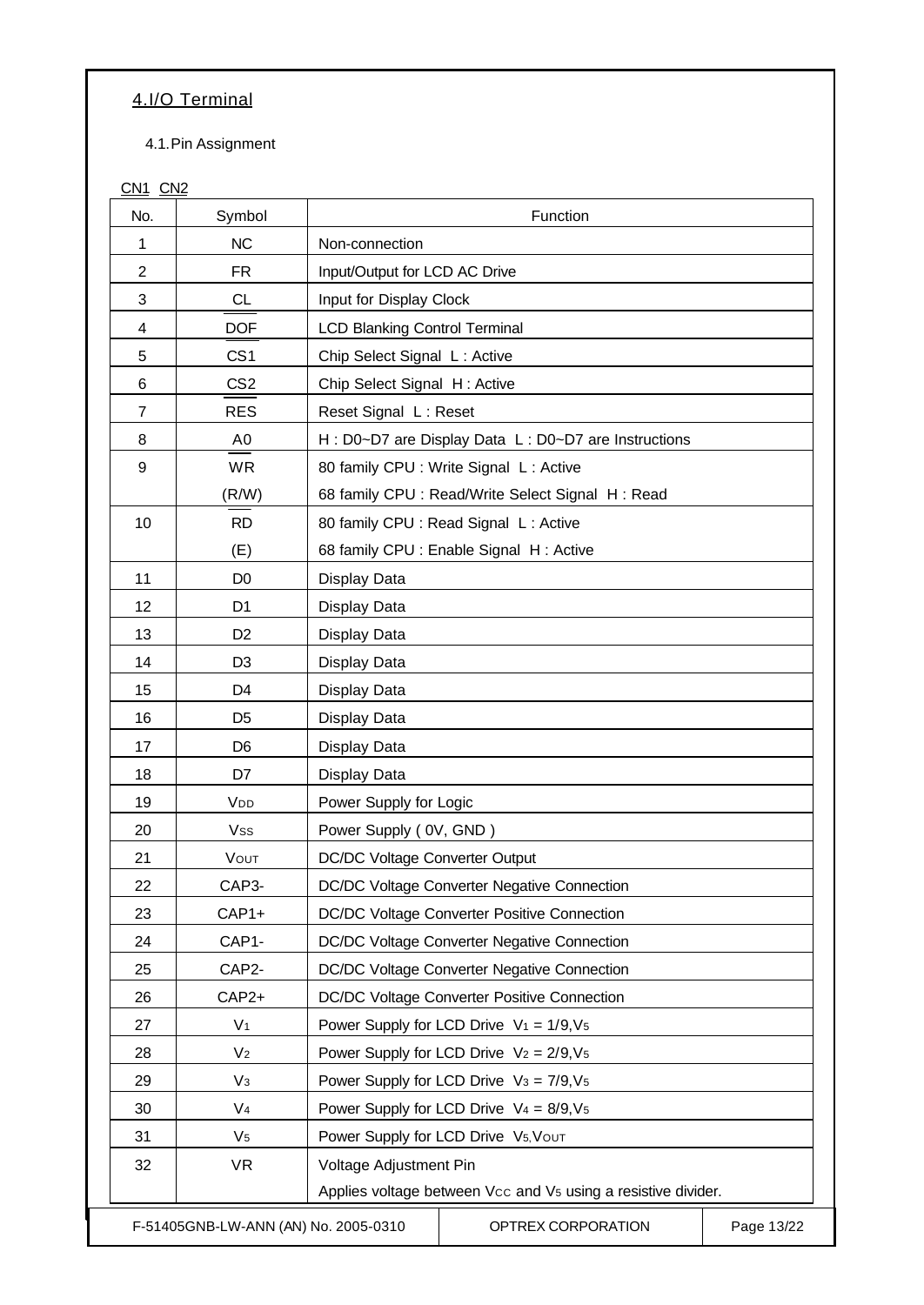| 33             | C86            | Interface Mode Select Signal H: 68 series L: 80 series                                                                                                                                                                                                                                                                                        |  |  |
|----------------|----------------|-----------------------------------------------------------------------------------------------------------------------------------------------------------------------------------------------------------------------------------------------------------------------------------------------------------------------------------------------|--|--|
| 34             | P/S            | Parallel/Serial Data Select Signal H: Parallel L: Serial                                                                                                                                                                                                                                                                                      |  |  |
| 35             | <b>IRS</b>     | This terminal selects the resistors for the V5 voltage level adjustment.<br>Master (CN1)<br>IRS="H": Use the internal resistors<br>IRS="L": Do not use the internal resistors. The V5 Voltage level is<br>requlated by an external resistive voltage divider attached to the VR<br>terminal.<br>Slave (CN2)<br>IRS=NC (IRS is pulled to VDD.) |  |  |
| 36             | NC.            | Non-connection                                                                                                                                                                                                                                                                                                                                |  |  |
| CN3            |                |                                                                                                                                                                                                                                                                                                                                               |  |  |
| No.            | Symbol         | Function                                                                                                                                                                                                                                                                                                                                      |  |  |
| 1              | <b>ANODE</b>   | <b>LED Anode Terminal</b>                                                                                                                                                                                                                                                                                                                     |  |  |
| $\overline{2}$ | <b>CATHODE</b> | LED Cathode Terminal                                                                                                                                                                                                                                                                                                                          |  |  |

4.2.Recommendation Example of the circuit

When installing the COG,it is necessary to duly consider the fact that there exists a resistance of the ITO wiring occurring between the driver chip and the externally connected parts (such as capacitors and resistors).By the influence of this resistance, non-conformity may occur with the indications on the liquid crystal display.

Please use circuit by outside power supply.

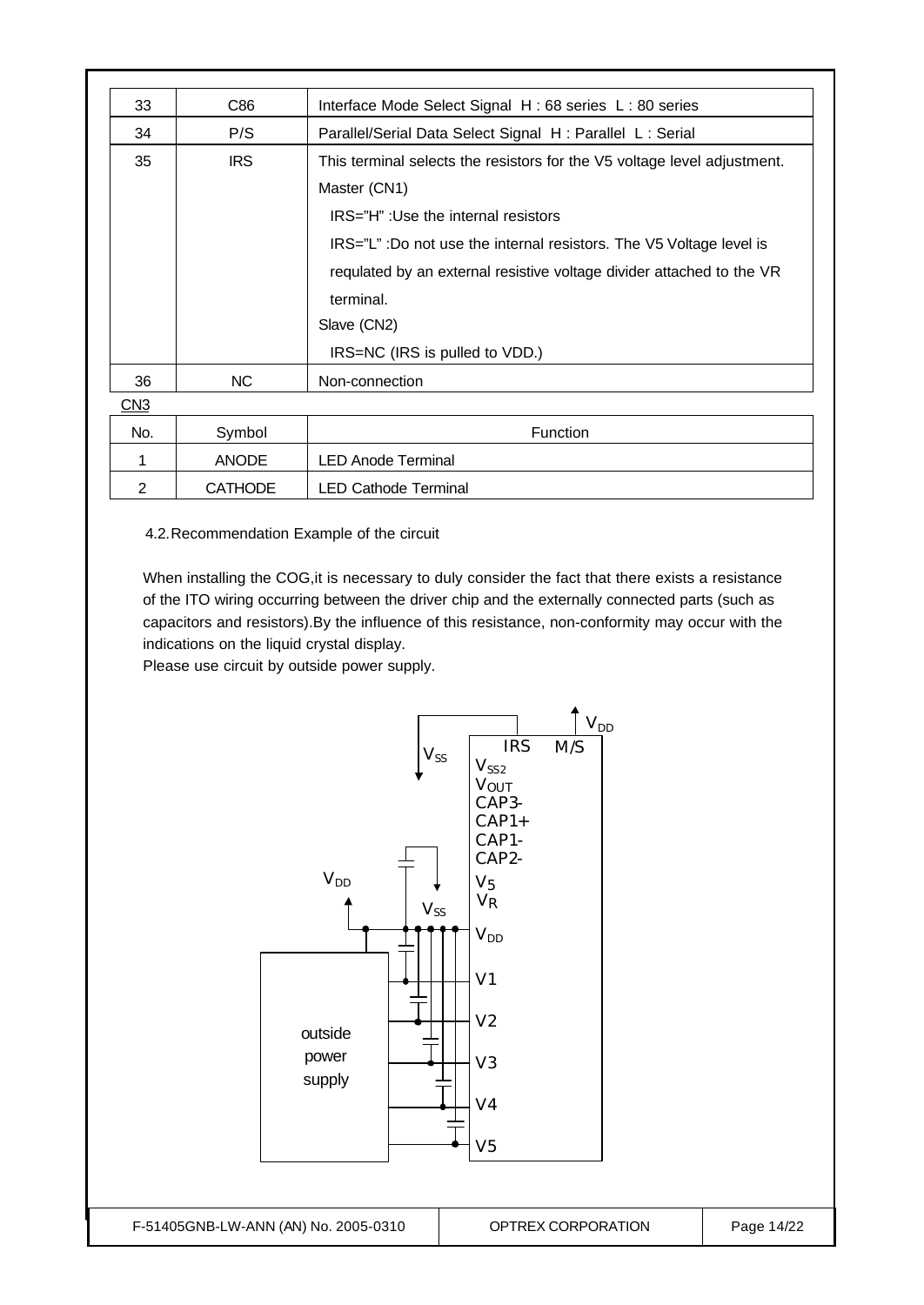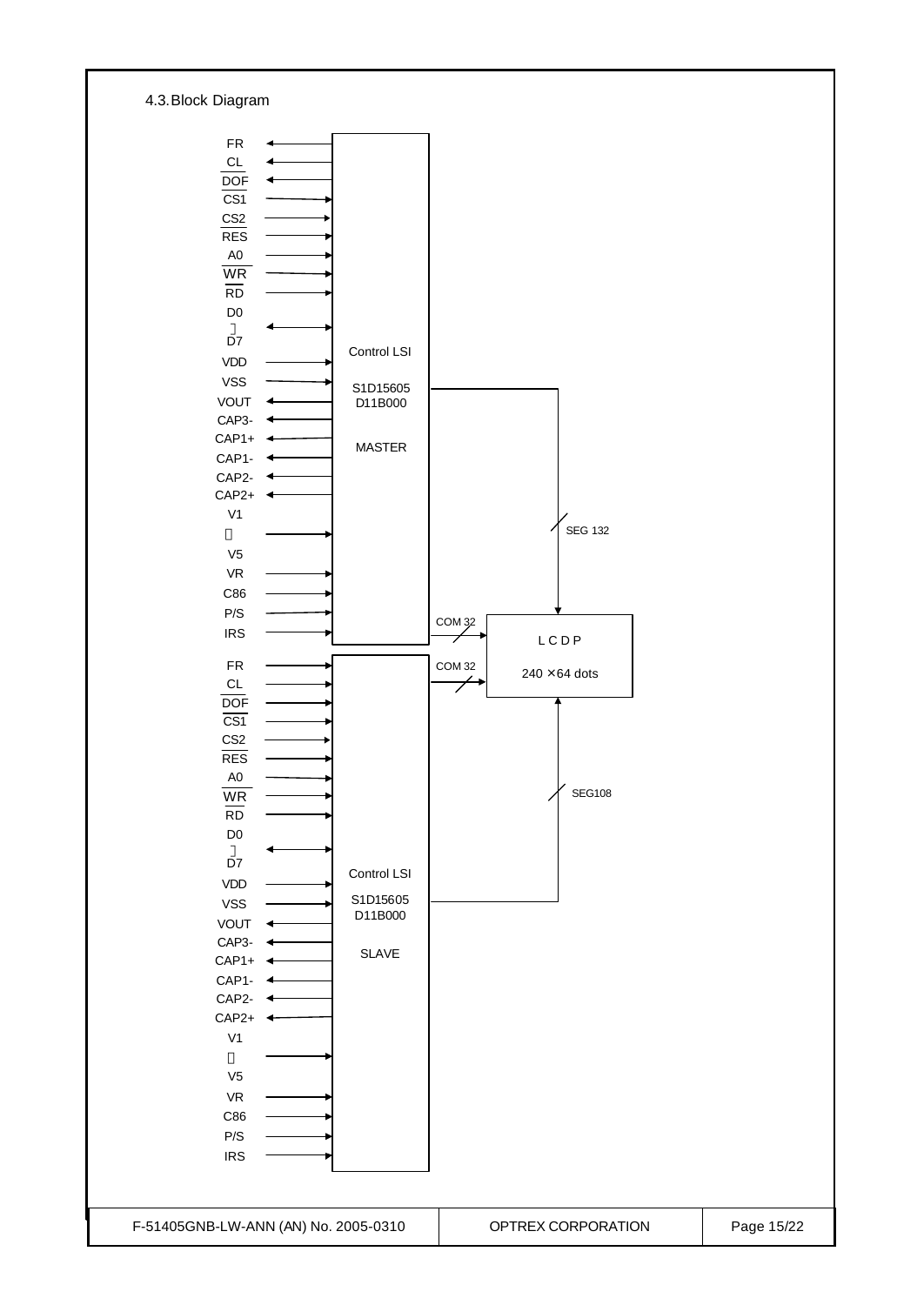### 5.Test

No change on display and in operation under the following test condition.

Conditions: Unless otherwise specified, tests will be conducted under the following condition. Temperature: 20±5°C Humidity : 65±5%RH tests will be not conducted under functioning state.

| No.            | Parameter                         | Conditions                                                                                                                                                                                                                                                            | <b>Notes</b> |
|----------------|-----------------------------------|-----------------------------------------------------------------------------------------------------------------------------------------------------------------------------------------------------------------------------------------------------------------------|--------------|
| 1              | <b>High Temperature Operating</b> | 50°C±2°C, 96hrs (operation state)                                                                                                                                                                                                                                     |              |
| $\overline{2}$ | Low Temperature Operating         | 0°C±2°C, 96hrs (operation state)                                                                                                                                                                                                                                      |              |
| 3              | <b>High Temperature Storage</b>   | 70°C±2°C, 96hrs                                                                                                                                                                                                                                                       | 2            |
| 4              | Low Temperature Storage           | -20 $\textdegree$ C $\pm$ 2 $\textdegree$ C, 96hrs                                                                                                                                                                                                                    | 1,2          |
| 5              | Damp Proof Test                   | 40°C±2°C,90~95%RH, 96hrs                                                                                                                                                                                                                                              | 1,2          |
| 6              | <b>Vibration Test</b>             | Total fixed amplitude: 1.5mm<br>Vibration Frequency: 10~55Hz<br>One cycle 60 seconds to 3 directions of X, Y, Z for<br>each 15 minutes                                                                                                                                |              |
| 7              | <b>Shock Test</b>                 | To be measured after dropping from 60cm high on<br>the concrete surface in packing state.<br>Dropping method corner dropping<br>F<br>A corner : once<br>Edge dropping<br>G<br>C<br>B,C,D edge : once<br>Face dropping<br>E,F,G face: once<br>60cm<br>Concrete Surface |              |

Note 1 :No dew condensation to be observed.

Note 2 :The function test shall be conducted after 4 hours storage at the normal Temperature and humidity after removed from the test chamber.

Note 3 :Vibration test will be conducted to the product itself without putting it in a container.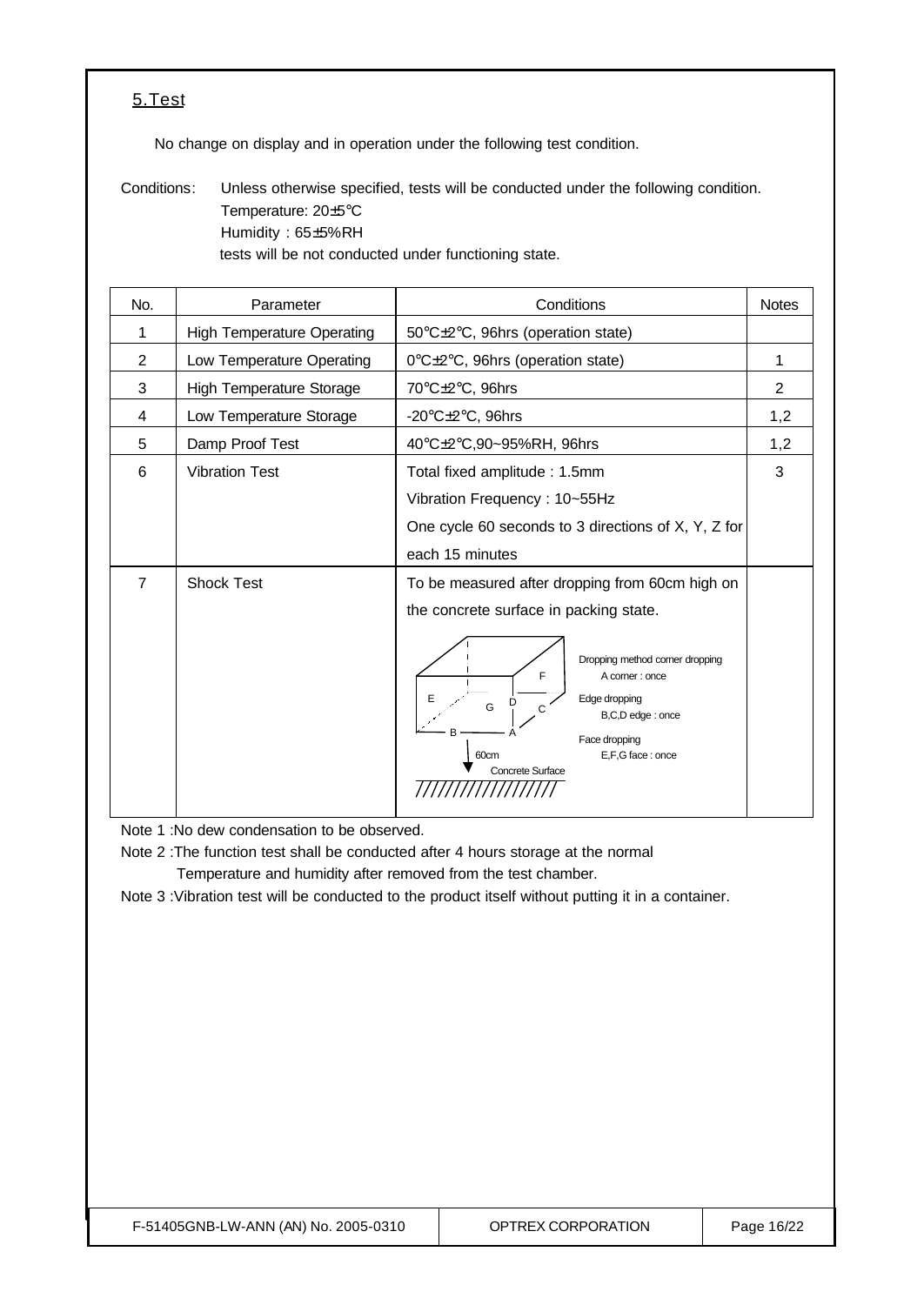### 6.Appearance Standards

6.1.Inspection conditions

The LCD shall be inspected under 40W white fluorescent light.

The distance between the eyes and the sample shall be more than 30cm.

All directions for inspecting the sample should be within 45°against perpendicular line.



6.2.Definition of applicable Zones



X : Maximum Seal Line

A Zone : Active display area

- B Zone : Out of active display area ~ Maximum seal line
- C Zone : Rest parts

A Zone + B Zone = Validity viewing area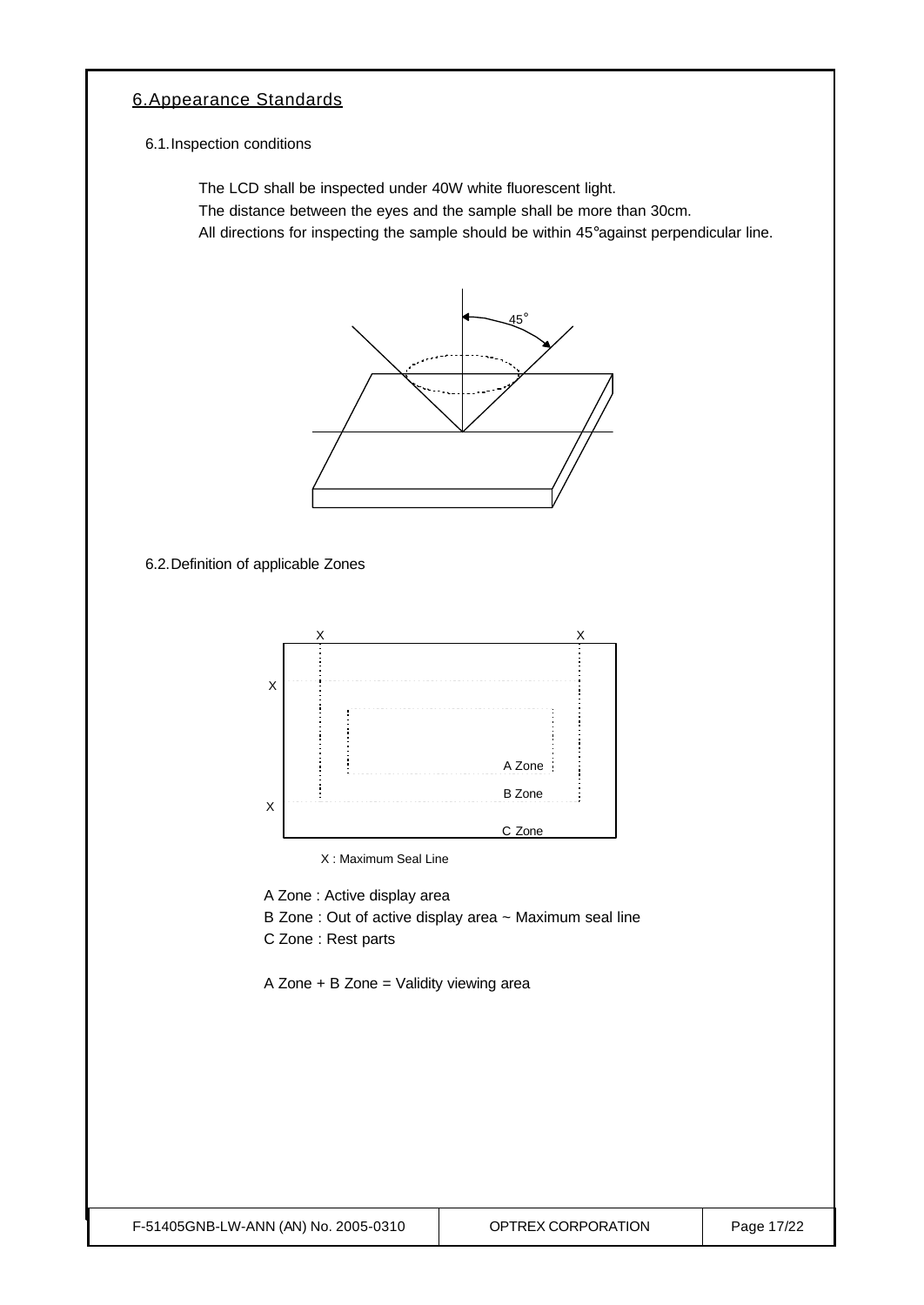#### 6.3.Standards

| No.            | Parameter          |              | Criteria                          |                                       |                   |                       |              |  |
|----------------|--------------------|--------------|-----------------------------------|---------------------------------------|-------------------|-----------------------|--------------|--|
| $\mathbf{1}$   | <b>Black and</b>   |              | (1) Round Shape                   |                                       |                   |                       |              |  |
|                | White Spots,       | Zone         |                                   |                                       | Acceptable Number |                       |              |  |
|                | Foreign Substances |              | Dimension (mm)                    |                                       | Α                 | B                     | $\mathsf C$  |  |
|                |                    |              |                                   | $D \leq 0.1$                          | $\star$           | $\star$               | $\star$      |  |
|                |                    |              | $0.1 < D \le 0.2$                 |                                       | 3                 | 5                     | $\star$      |  |
|                |                    |              | $0.2 < D \le 0.25$                |                                       | $\overline{2}$    | 3                     | $\star$      |  |
|                |                    |              | $0.25 < D \le 0.3$                |                                       | $\pmb{0}$         | $\mathbf{1}$          | $\star$      |  |
|                |                    |              | 0.3 < D                           |                                       | $\mathbf 0$       | $\mathbf 0$           | $\star$      |  |
|                |                    |              |                                   | $D = (Long + Short) / 2$ *: Disregard |                   |                       |              |  |
|                |                    |              | (2) Line Shape                    |                                       |                   |                       |              |  |
|                |                    |              |                                   | Zone                                  |                   | Acceptable Number     |              |  |
|                |                    |              | $X$ (mm)                          | $Y$ (mm)                              | A                 | В                     | $\mathsf{C}$ |  |
|                |                    |              |                                   | $0.03 \geq W$                         | $\star$           | $\star$               | $\star$      |  |
|                |                    |              | $2.0 \ge L$                       | $0.05 \geq W$                         | 3                 | 3                     | $\star$      |  |
|                |                    |              | $1.0 \ge L$                       | $0.1 \geq W$                          | 3                 | 3                     | $\star$      |  |
|                |                    |              | 0.1 < W<br>$\blacksquare$         |                                       |                   | In the same way $(1)$ |              |  |
|                |                    |              |                                   | X: Length Y: Width *: Disregard       |                   |                       |              |  |
|                |                    |              | Total defects shall not exceed 5. |                                       |                   |                       |              |  |
| $\overline{2}$ | Air Bubbles        |              |                                   |                                       |                   |                       |              |  |
|                | (between glass     |              | Zone                              |                                       |                   | Acceptable Number     |              |  |
|                | & polarizer)       |              | Dimension (mm)                    |                                       | A                 | B                     | $\mathsf C$  |  |
|                |                    |              |                                   | $D \leq 0.3$                          | $\star$           | $\star$               | $\star$      |  |
|                |                    |              | $0.3 < D \leq 0.4$                |                                       | 3                 | $\star$               | $\star$      |  |
|                |                    |              | $0.4 < D \leq 0.6$                |                                       | $\boldsymbol{2}$  | 3                     | $\star$      |  |
|                |                    |              | 0.6 < D                           |                                       | 0                 | $\pmb{0}$             | $\star$      |  |
|                |                    | *: Disregard |                                   |                                       |                   |                       |              |  |
|                |                    |              |                                   | Total defects shall not exceed 3.     |                   |                       |              |  |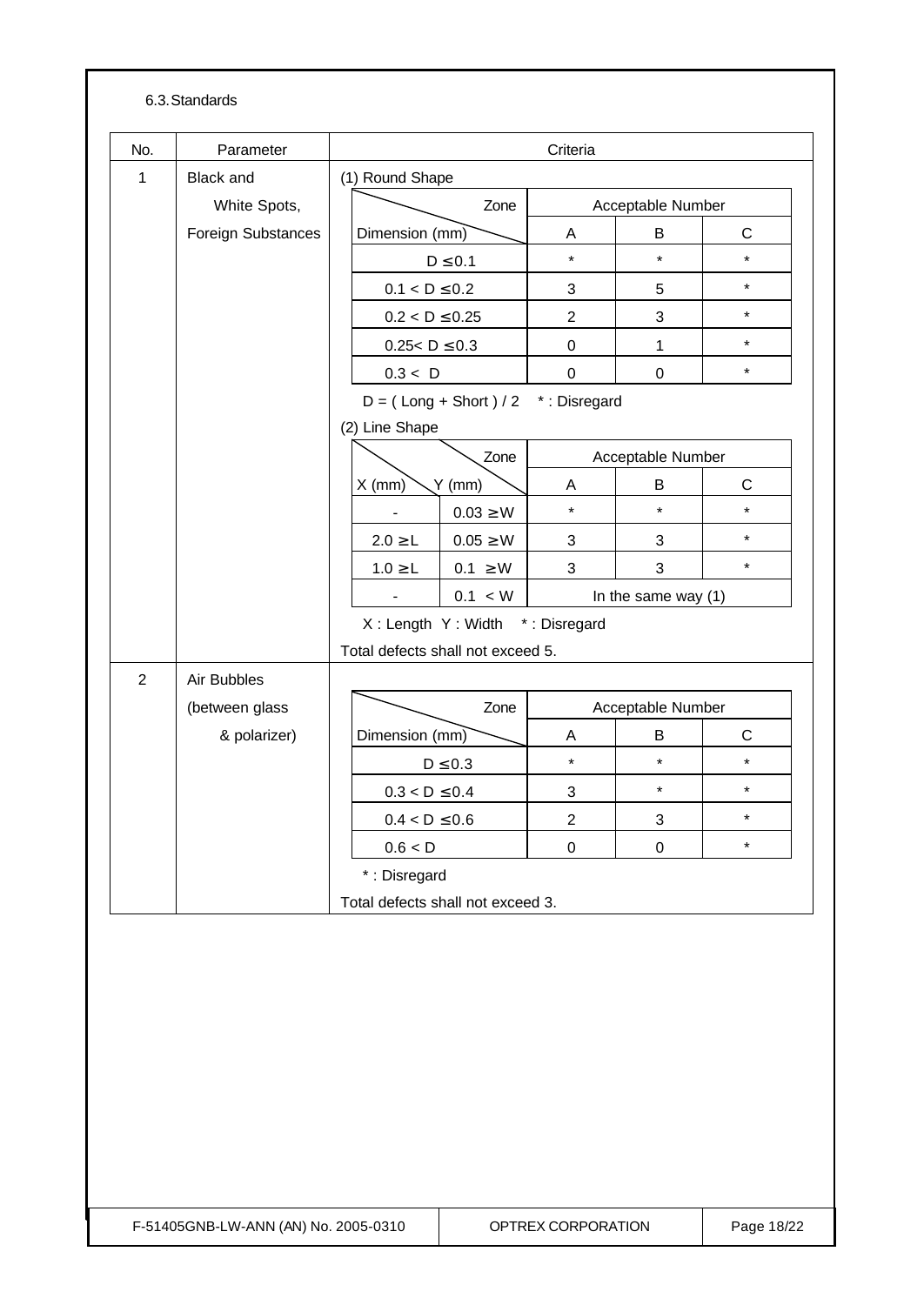| No.            | Parameter                                                         | Criteria                                                                                                                 |
|----------------|-------------------------------------------------------------------|--------------------------------------------------------------------------------------------------------------------------|
| 3              | The Shape of Dot                                                  | (1) Dot Shape (with Dent)<br>0.15 ≥<br>As per the sketch of left hand.                                                   |
|                |                                                                   | (2) Dot Shape (with Projection)                                                                                          |
|                |                                                                   | Should not be connected to next dot.                                                                                     |
|                |                                                                   | (3) Pin Hole<br>$(X+Y)/2 \le 0.2$ mm<br>(Less than 0.1mm is no counted.)                                                 |
|                |                                                                   | (4) Deformation<br>Υ<br>$(X+Y) / 2 \le 0.2$ mm<br>X                                                                      |
|                |                                                                   | Total acceptable number : 1/dot, 5/cell                                                                                  |
|                |                                                                   | (Defect number of (4): 1pc.)                                                                                             |
| 4              | <b>Polarizer Scratches</b>                                        | Not to be conspicuous defects.                                                                                           |
| 5              | <b>Polarizer Dirts</b>                                            | If the stains are removed easily from LCDP surface, the module is not<br>defective.                                      |
| $\,6$          | Complex Foreign<br><b>Substance Defects</b>                       | Black spots, line shaped foreign substances or air bubbles between<br>glass & polarizer should be 5pcs maximum in total. |
| $\overline{7}$ | Distance between<br>Different Foreign<br><b>Substance Defects</b> | $D \le 0.2$ : 20mm or more<br>$0.2 < D$ : 40mm or more                                                                   |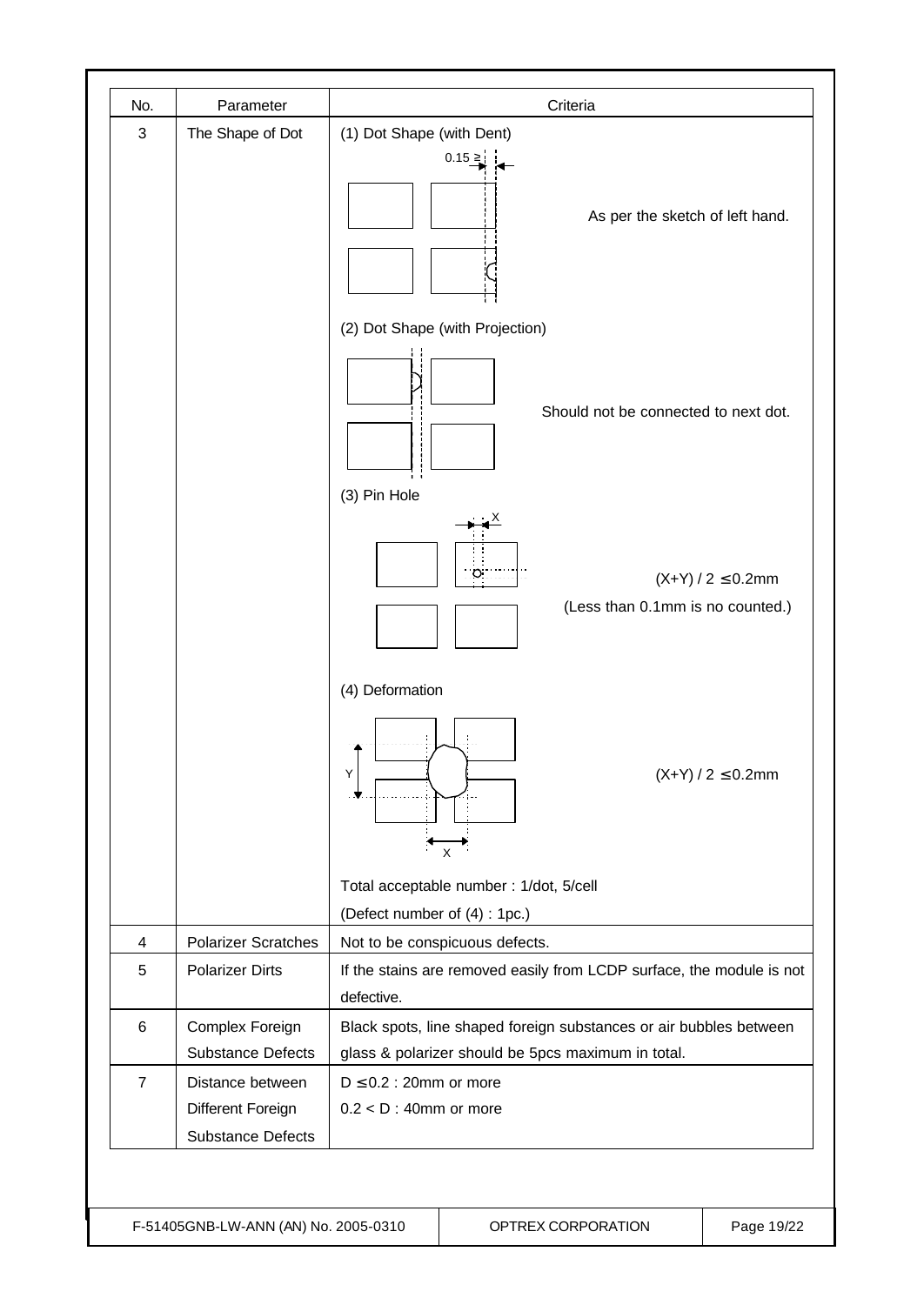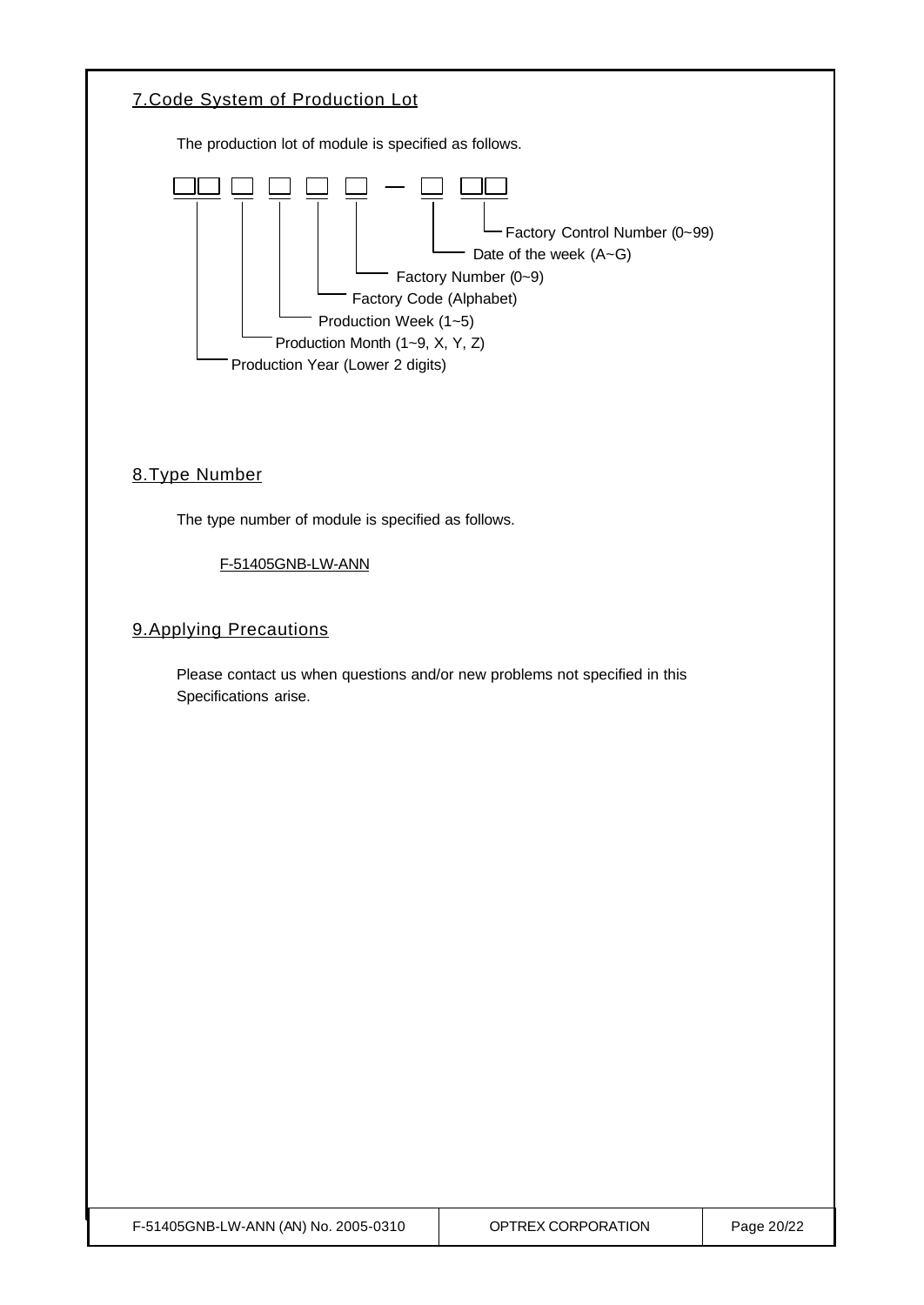#### 10.Precautions Relating Product Handling

The Following precautions will guide you in handling our product correctly.

- 1) Liquid crystal display devices
- 1. The liquid crystal display device panel used in the liquid crystal display module is made of plate glass. Avoid any strong mechanical shock. Should the glass break handle it with care.
- 2. The polarizer adhering to the surface of the LCD is made of a soft material. Guard against scratching it.
- 2) Care of the liquid crystal display module against static electricity discharge.
	- 1. When working with the module, be sure to ground your body and any electrical equipment you may be using. We strongly recommend the use of anti static mats ( made of rubber ), to protect work tables against the hazards of electrical shock.
	- 2. Avoid the use of work clothing made of synthetic fibers. We recommend cotton clothing or other conductivity-treated fibers.
	- 3. Slowly and carefully remove the protective film from the LCD module, since this operation can generate static electricity.
- 3) When the LCD module alone must be stored for long periods of time:
	- 1.Protect the modules from high temperature and humidity.
- 2.Keep the modules out of direct sunlight or direct exposure to ultraviolet rays.
- 3.Protect the modules from excessive external forces.
- 4) Use the module with a power supply that is equipped with an overcurrent protector circuit,since the module is not provided with this protective feature.
- 5) Do not ingest the LCD fluid itself should it leak out of a damaged LCD module. Should hands or clothing come in contact with LCD fluid, wash immediately with soap.
- 6) Conductivity is not guaranteed for models that use metal holders where solder connections between the metal holder and the PCB are not used. Please contact us to discuss appropriate ways to assure conductivity.
- 7) For models which use CFL:
- 1.High voltage of 1000V or greater is applied to the CFL cable connector area. Care should be taken not to touch connection areas to avoid burns.
- 2.Protect CFL cables from rubbing against the unit and thus causing the wire jacket to become worn.
- 3.The use of CFLs for extended periods of time at low temperatures will significantly shorten their service life.
- 8) For models which use touch panels:
- 1.Do not stack up modules since they can be damaged by components on neighboring modules.
- 2.Do not place heavy objects on top of the product. This could cause glass breakage.
- 9) For models which use COG,TAB,or COF:
- 1.The mechanical strength of the product is low since the IC chip faces out unprotected from the rear. Be sure to protect the rear of the IC chip from external forces.
- 2.Given the fact that the rear of the IC chip is left exposed, in order to protect the unit from electrical damage, avoid installation configurations in which the rear of the IC chip runs the risk of making any electrical contact.